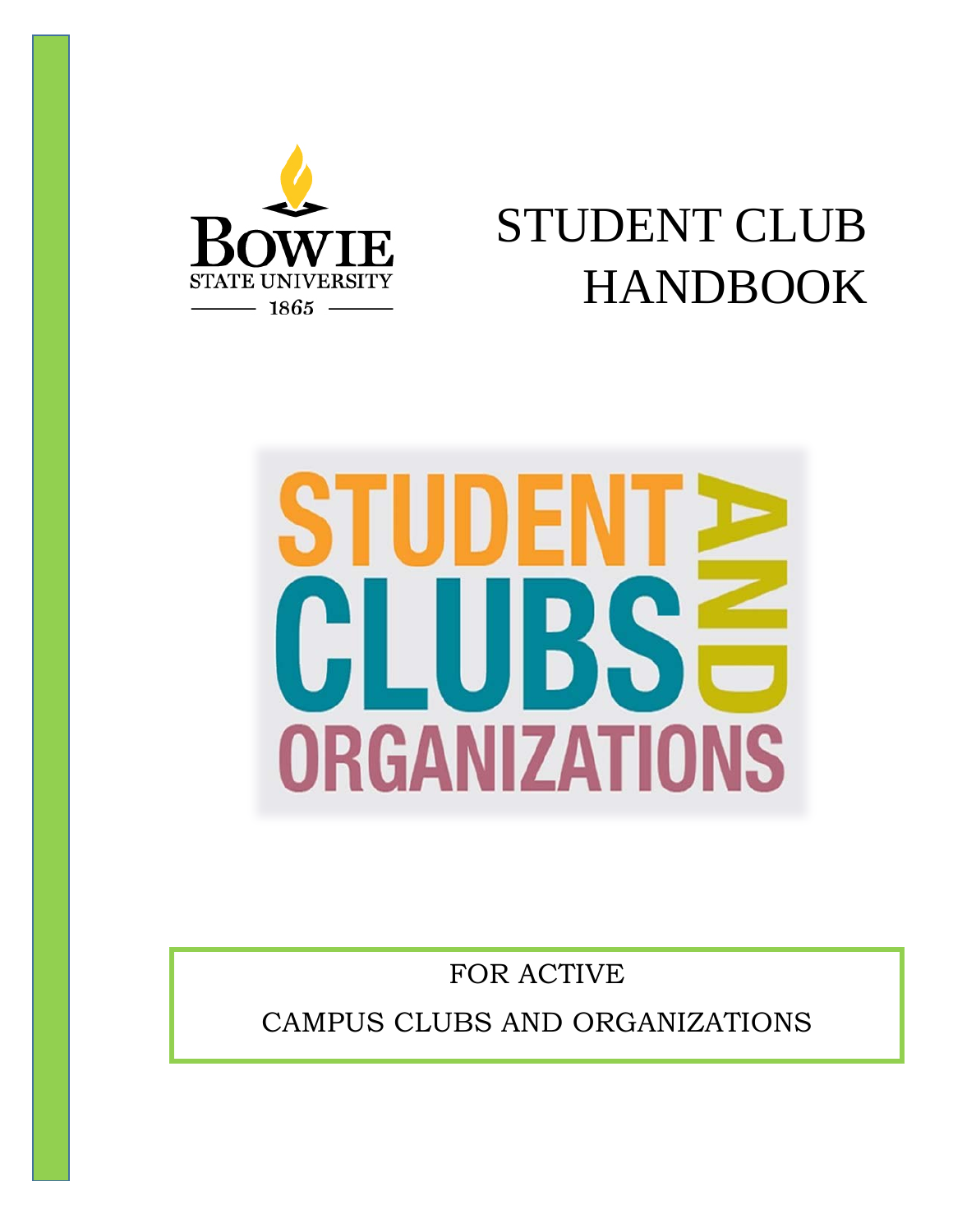Dear Student Organization Members:

Thank you for your interest in being involved on campus! Participating with student organizations can be both a rewarding and educational experience. Bowie State University welcomes and encourages the formation of student clubs, especially when they are well-matched with our mission, vision, and core values.

Student organizations at Bowie State University provide students with leadership opportunities, world-of-work experience, and a chance to enhance their interpersonal, organizational and decisionmaking skills. By becoming a recognized student organization at Bowie State University, you are meeting the social, cultural, recreational, educational, political and religious needs of our student body; thereby enriching the academic environment and cementing the educational experience.

The Office of Student Life serves as the primary resource for campus student organizations. OSL staff is available to assist you with general event planning, budget requests, publicity strategies, fundraising opportunities, space requests, and community service opportunities. Through-out the year, we facilitate workshops and offer trainings that will assist you with functioning as a recognized student organization at Bowie State University.

This handbook outlines the roles and responsibilities of student clubs and their advisors, policies and procedures established by the Office of Student Life, and techniques to enhance your effectiveness as a student organization.

Again, I thank you for your dedication to being an active part of this community and a vital part of the educational process. I look forward to partnering with you and your organization as we help BSU students Race towards Excellence and Find Strength and Take Pride. Good luck on a successful academic year!

Sincerely,

The Office of Student Life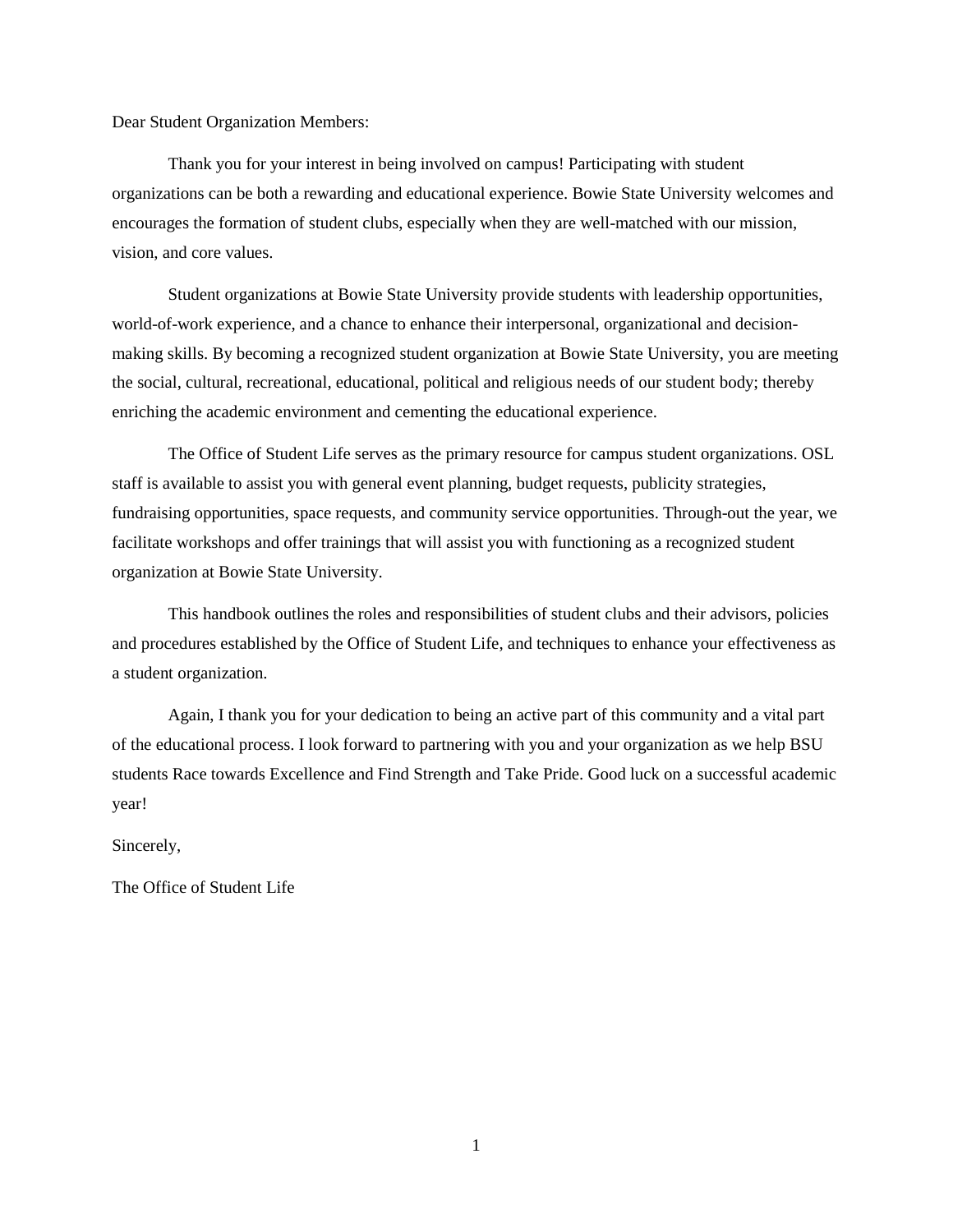Part One

# Student Organization Requirements and Responsibilities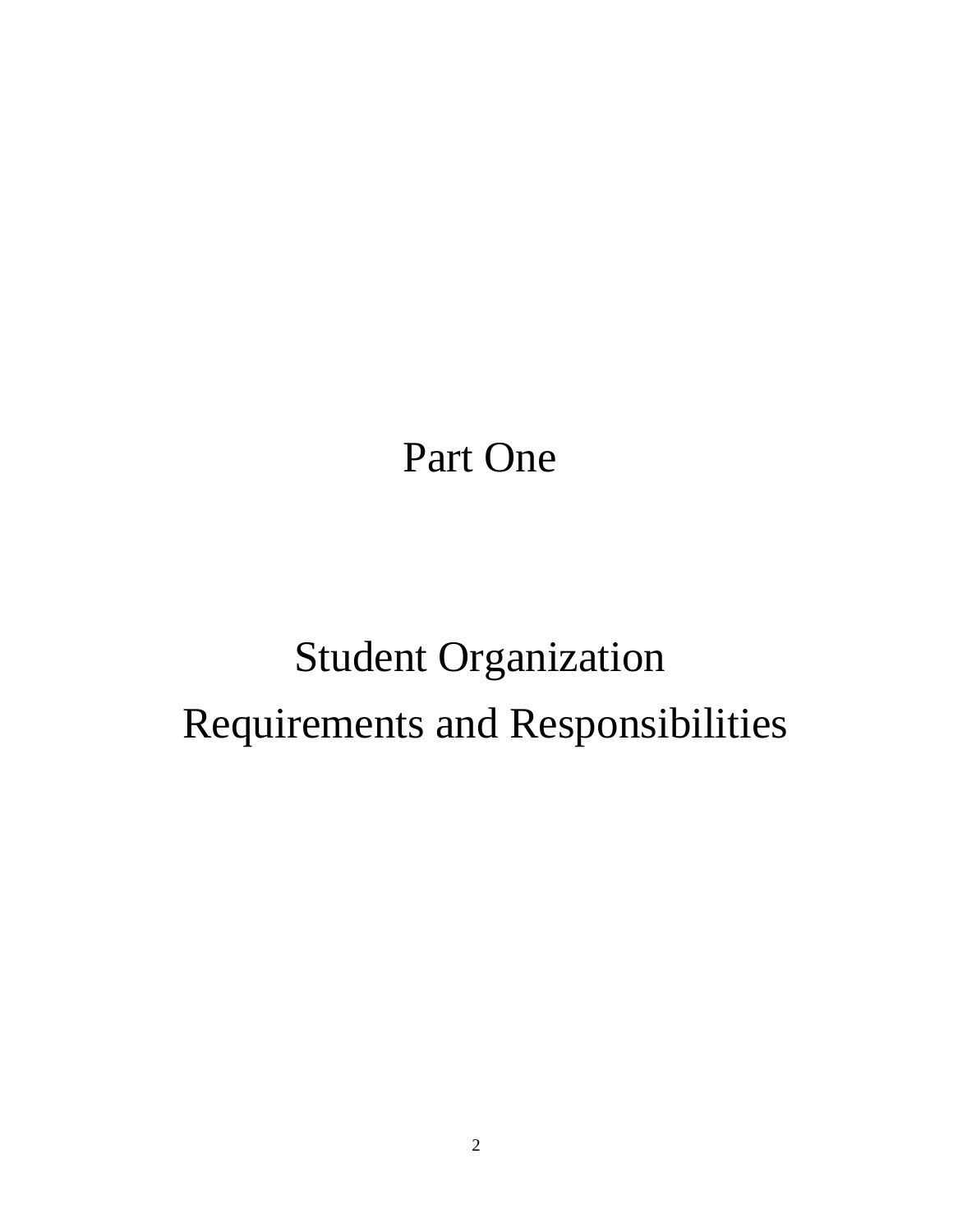### **DEFINITION OF A STUDENT ORGANIZATION**

A student organization is defined as any recognized group/organization at BSU which is directed and controlled by students and whose programs and activities are well-matched with the University's mission, vision, and core values. The relationship between the University and recognized student organizations generates neither a contractual-relationship between the University and the organization, nor a property right or expectancy in the organization of any sort. Duties performed and activities undertaken by recognized organizations are not those of the University.

Please note: The name, logo or symbol of your organization cannot duplicate that of an existing organization or University department.

#### **MEMBERSHIP**

All student organizations (with the exception of fraternities and sororities) shall be open to all BSU students regardless of race, creed, disability, sexual orientation, age and sex. All student organizations must adhere to the rules and procedures set forth in the organization's constitution, and the Student Government Association (SGA) constitution, including the non-discrimination requirements for membership. Active membership in recognized student organizations shall be limited to currently enrolled, full-time and parttime Bowie State University students. BSU faculty and staff are not eligible for membership nor can they hold an office in student organizations.

#### **STUDENT ORGANIZATION RECOGNITION**

Recognition is the process through which a student organization receives "active" status within the Office of Student Life and the University. Recognition is a privilege given to student organizations that successfully complete the registration process and comply with University guidelines at all times. Organizations apply to be recognized annually during the fall term and the Office of Student Life reviews all applications and determines recognition.

Each organization must have and maintain a minimum of four (4) currently enrolled BSU full-time students at all times, in order to be considered "active." Organizations that fall below the minimum of four (4) members will be considered "inactive" and will lose all programming and funding privileges.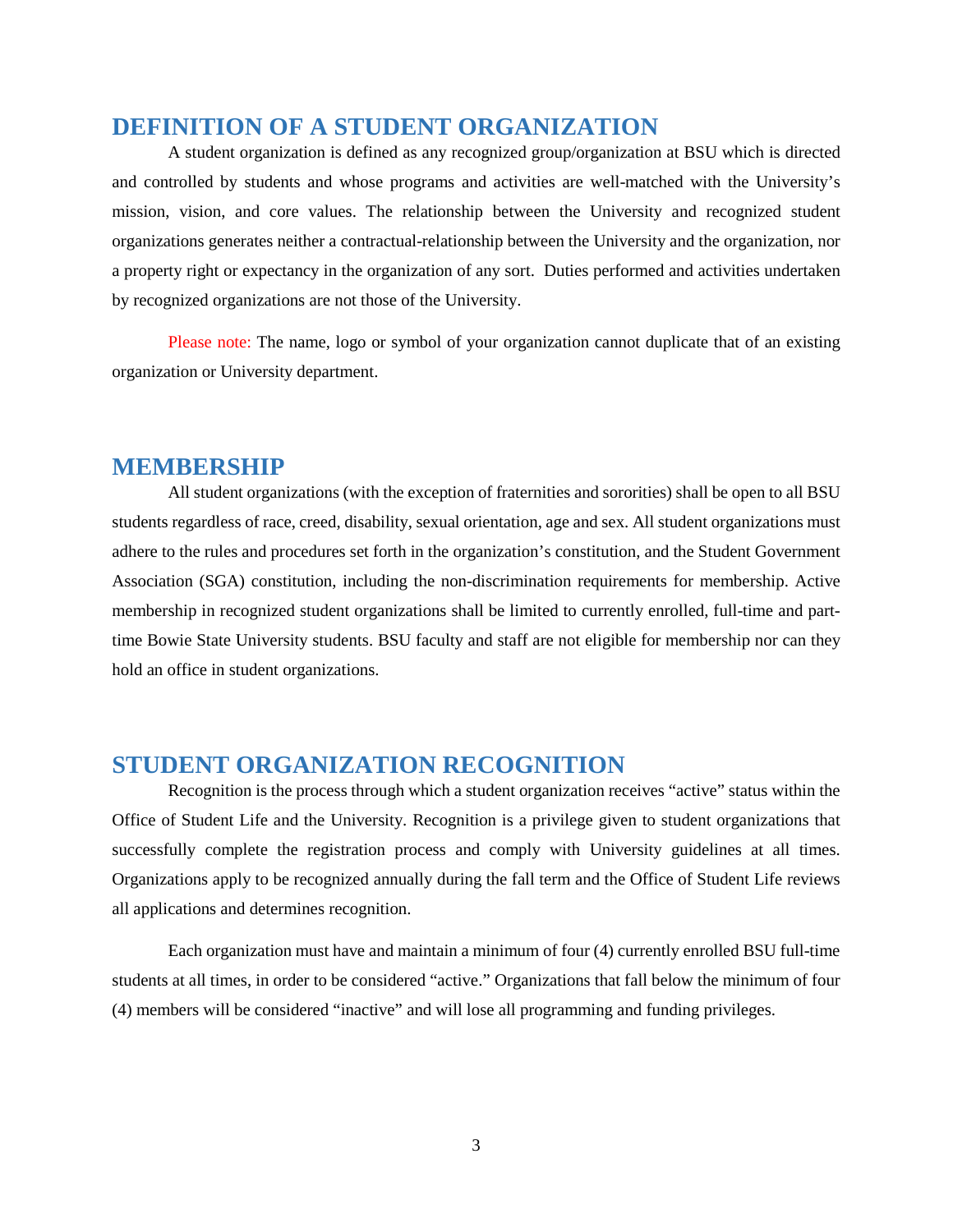Registration of student organizations shall not be construed as agreement, support or approval by the University, but only as recognition of the rights of the organization to exist at the University, subject to the conditions established herein.

No organization shall obtain or maintain recognition that discriminates on the basis of race, color, creed or religion, sex, sexual orientation, national origin, age, physical or mental handicap, or veteran status with respect to its membership, programming or operations.

Every student organization is bound to all rules of the University System of Maryland, Bowie State University, Bowie State University's Office of Public Safety, City of Bowie, Prince George's County, and the State of Maryland including, but not limited to, the Maryland State Penal Law, the Maryland State Vehicle and Traffic Law, the Alcohol Beverage Control Laws, and applicable Federal Laws.

#### **TYPES OF RECOGNITION**

**Continuing:** Continuing Recognition is granted to groups that successfully complete the annual registration process implemented by the Office of Student Life. Failure to do so will result in automatic denial of the respective organization to become a recognized student organization. Every student organization must submit the following to the Office of Student Life for review:

- 1. Organization Officer and Membership Form
- 2. Letter of Intent
- 3. Advisor Consent Form Primary
- 4. Calendar of Events

In addition, student organizations must attend the mandatory Student Organization Summit, held the last Saturday in August. For specific dates and access to these forms, please visit the Office of Student Life's website at [https://www.bowiestate.edu/campus-life/office-of-student-life/clubs-and-organizations/.](https://www.bowiestate.edu/campus-life/office-of-student-life/clubs-and-organizations/)

**Probationary:** Probationary status is placed upon a recognized student organization which has been involved in judicial violations and/or violations of University policies, procedures and guidelines. While placed in this status, privileges granted to the organization, may be partially or totally restricted or withheld for a specified period of time. The probation is placed and may be removed and registration granted only after review and approval from the Dean of Student Life.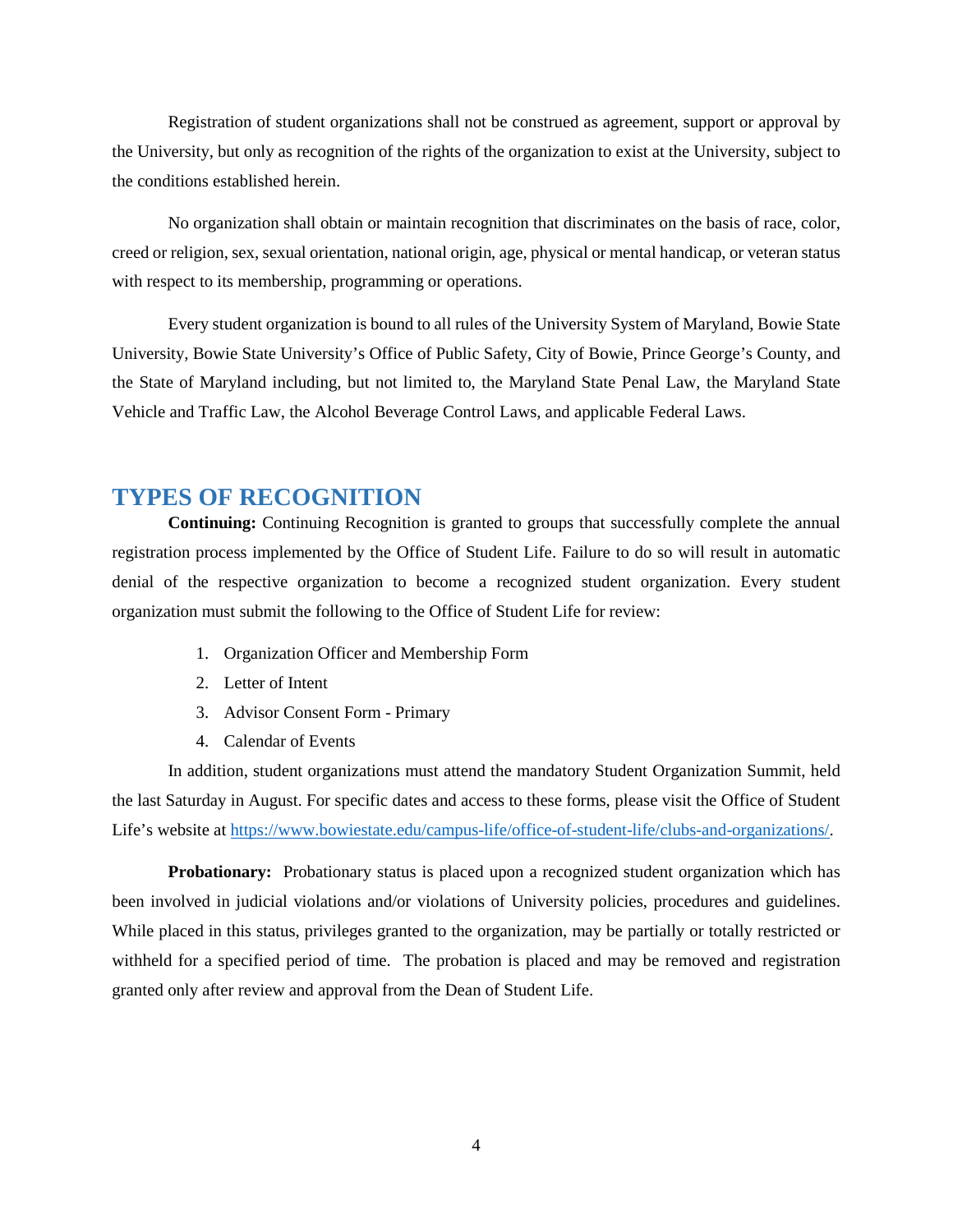## **SERVICES AVAILABLE TO RECOGNIZED STUDENT ORGANIZATIONS**

**Registered Organization List:** The student organization list is a record of all the current registered student organizations. This list is updated periodically as changes in student organizations occur.

**Student Organization Guides:** The Office of Student Life provides valuable resources for student organizations and their advisors. We offer several handouts, brochures, and guides that contain detailed information regarding facilities scheduling, advertising policies, fundraising guidelines, community service projects, event planning, and vendor purchasing policies.

**Mailboxes:** SGA has a limited number of mailboxes available for active student organizations. The mailboxes are located in the Student Organizations room, which is on the third floor of the Student Center. Students are encouraged to check their boxes daily.

**Publicity/Advertising:** Recognized student organizations have the benefit of free publicity and advertising of their activities and events through University mediums. All flyers or other forms of advertisements/announcements must be approved by the Office of Student Life and stamped by the Student Center before it can be posted on campus.

**Events Management:** OSL staff members are available to assist and advise organizations and advisors on methods to manage, sponsor, advertise, sell tickets, and plan events.

**Funding:** Although limited, recognized student organizations may request financial assistance from the Student Government Association. Students may also fundraise with prior approval from the Office of Student Life. Only incorporated organizations may obtain off-campus bank accounts.

**Publications:** Free copies of various publications, booklets, brochures and magazines relating to student leadership, community service, career exploration, and organizational development are provided to recognized organizations.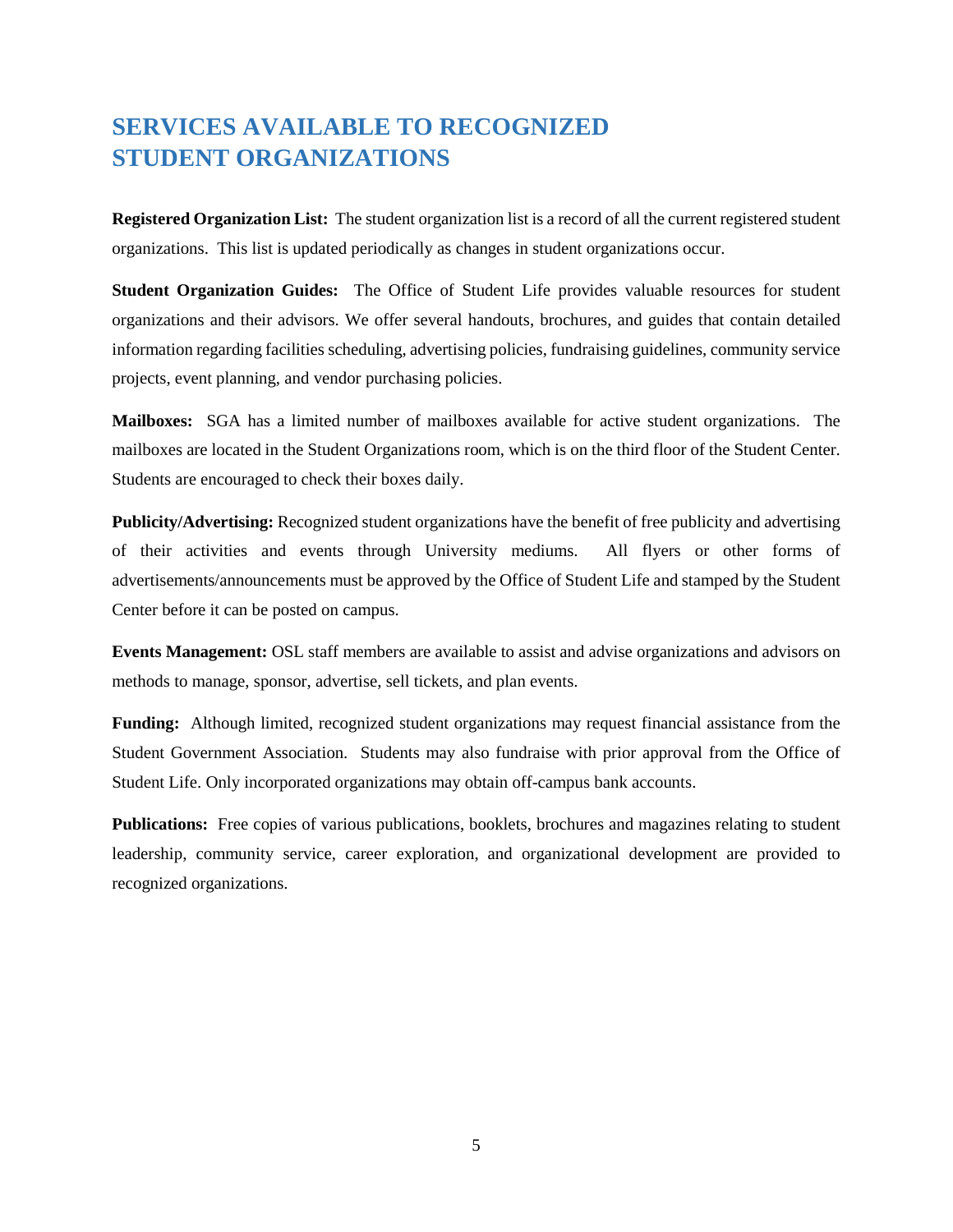## **REQUIREMENTS OF STUDENT ORGANIZATIONS**

- Each organization is required to register with the Office of Student Life, Campus Activities Board and the Student Government Association. Details about the registration process can be found on the clubs and organization website page [\(https://www.bowiestate.edu/campus-life/office-of](https://www.bowiestate.edu/campus-life/office-of-student-life/clubs-and-organizations/)[student-life/clubs-and-organizations/\)](https://www.bowiestate.edu/campus-life/office-of-student-life/clubs-and-organizations/).
- All organizations are members of the Legislative Branch of Student Government Association and are required to send a representative to each meeting. Organizations may be suspended by the Vice President of the Campus Activities Board for non-attendance and non-submission of monthly reports. The suspension can only be lifted by the Vice President of the Campus Activities Board.
- All organizations are required to complete a minimum of 6 programs.
- All organizations are required to complete 4 community service programs. These programs can count toward the 6 required programs.

| • All organizations are required to actively participate in the following events: |                                   |
|-----------------------------------------------------------------------------------|-----------------------------------|
| Homecoming Coronation & Parade                                                    | Convocation                       |
| Club Elections                                                                    | <b>Community Service Projects</b> |
| <b>Constitutional Convention</b>                                                  | <b>Organizational Fairs</b>       |
| Any Designated Events specified by the Vice President of SGA and CAB              |                                   |

*Failure to actively participate in the events listed above will result in suspension of the organization.*

## **RESPONSIBILITIES OF STUDENT ORGANIZATIONS**

- Maintain active and up-to-date files with the Office of Student Life (e.g. membership list, constitution, advisor consent, calendar of events)
- Participate in mandatory activities and events sponsored by SGA and CAB, including, but not limited to, leadership workshops, retreats and Senate meetings
- Accept responsibility for the supervision and safe operation of all sponsored programs and events
- Assure that all promotion and advertisement of events involving the use of University property, or facilities shall identify the group sponsoring the event
- Accept responsibility for costs associated with hosting events (e.g. security, facilities, damaged property, and cleanup), or other contingencies related to the utilization of University-owned property and facilities
- Refrain from conducting activities or events, in which, the purpose or result is financial gain for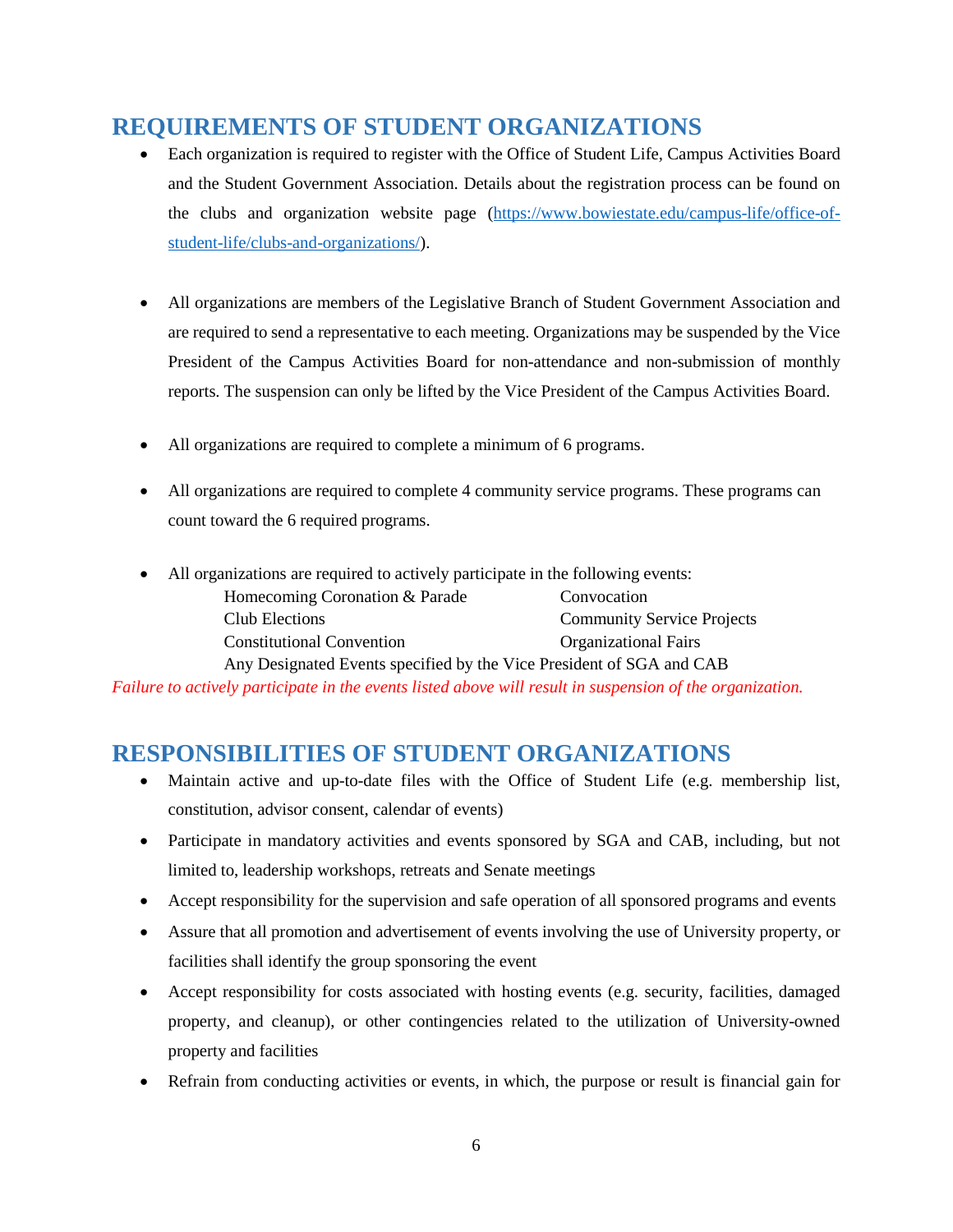individual members or associates of the organization

- Abide by all state financial guidelines when receiving funds from the University
- Comply with University policies and regulations as defined in the BSU Student Code of Conduct, and the Office of Student Life Policies and Procedures Manual, as well as local, state, and national laws

Please Note: The University's policy on HAZING applies to all student groups and organizations. Hazing is defined as any action taken or situation created intentionally or recklessly, whether on or off University premises, which endangers the mental or physical health or safety of a student, or produce harassment or ridicule. The hazing policy can be found on the Office of Greek Life website [\(https://www.bowiestate.edu/campus-life/office-of-student-life/greek-organizations/\)](https://www.bowiestate.edu/campus-life/office-of-student-life/greek-organizations/).

Please Note: The Office of Student Life may suspend or revoke an organization's recognition at any time for violating any of these regulations. The Office of Student Life can also bring charges against organizations and/or its members through the judicial system for violations of the Student Code of Conduct. Sanctions for violations of the Student Code of Conduct may result in suspension or termination of an organizations' existence at the University.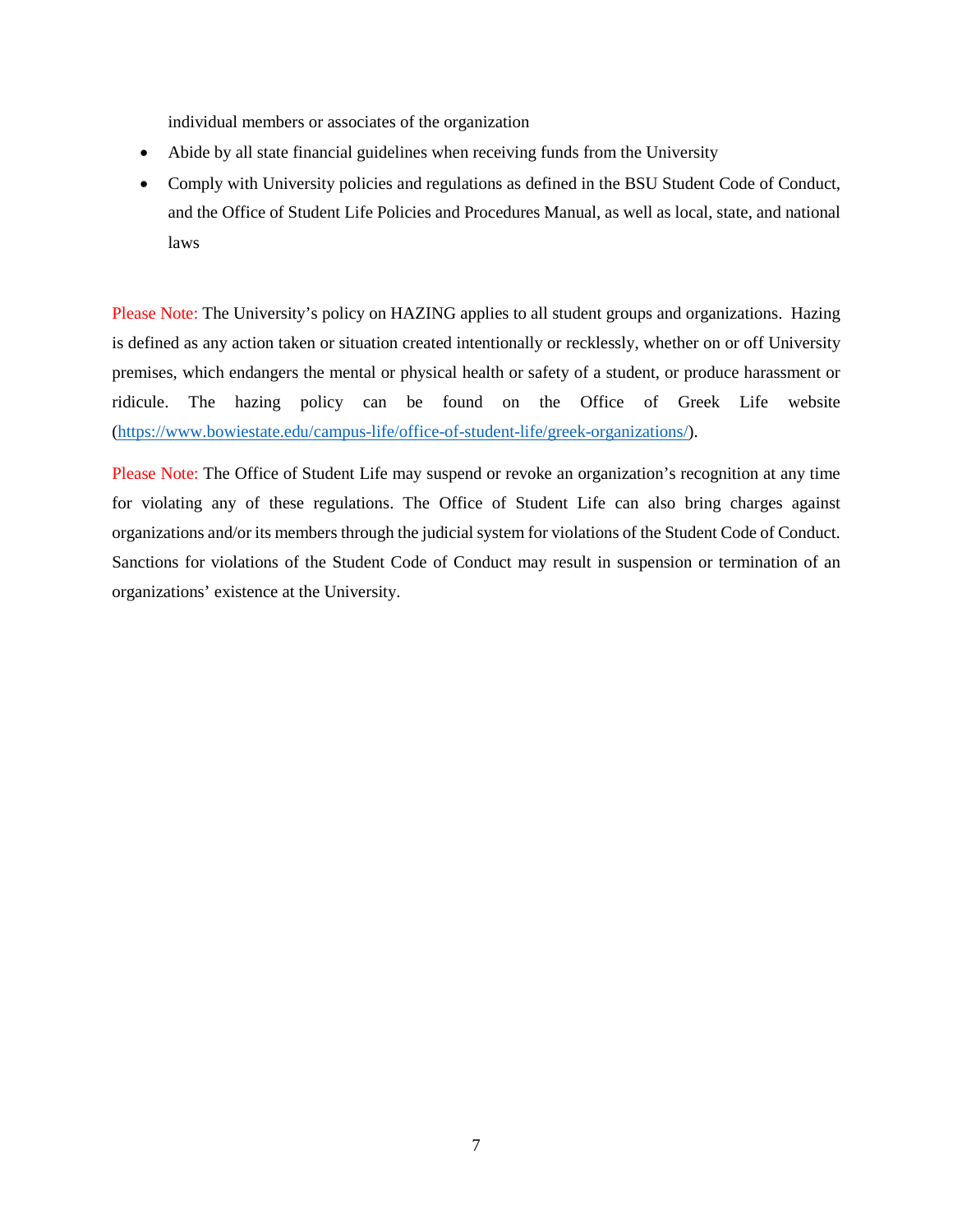## Part Two

# Student Organization Advisor's Roles and Responsibilities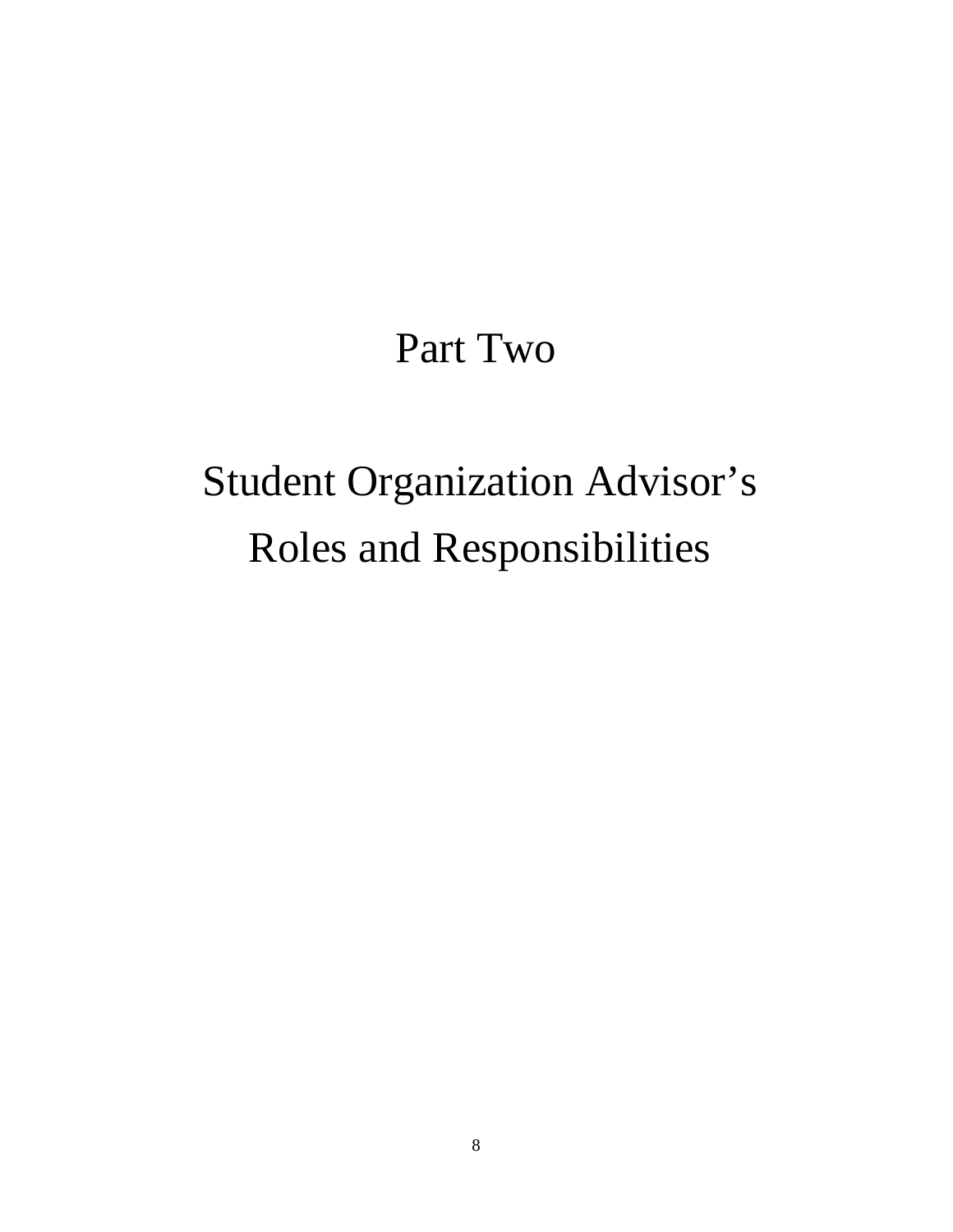## **Roles & Responsibilities of the Advisor**

#### *General Advising*

- Effective advisors are those who render advice, offer counsel and serve as a resource person. Advisors should offer ideas and suggestions that students can consider. Advisors should realize that, on occasions, students might not accept his/her advice and should expect to be respectfully challenged; however, this should not be interpreted as an indication that his/her services are no longer desired.
- Advisors should attend workshops, meetings, and social events to become acquainted with members of the organization, its mission, and operations. These opportunities are designed to bring members of the group together.
- Advisors should provide input when organizations are planning events. They should point out the difficulties inherent in the plan, suggest other ideas, and ensure that the group is following University policies. Advisors should always seek clarification from appropriate members of the Office of Student Life when needed.
- Advisors should provide constructive criticism when it is deemed necessary; however, positive organizational accomplishments should be appropriately acknowledged as well.
- Advisors should be given an opportunity to make closing remarks at the end of meetings. These may include evaluative statements, commendations, inspirational statements, or just general comments.
- Advisors should refrain from becoming "one of the gang" and/or noticeably distant from the group.
- Advisors should not hesitate to contact the Office of Student Life to discuss organizational problems, changes in organizational membership, or any other concerns that may be of interest or importance to the University.

#### *Attendance at Events*

- Advisors must approve all events hosted and facilitated by the student organization. Advisor's signature of approval must appear on ALL space requests, catering, and budget request documents related to that prospective student organizations' requested activity.
- Advisors are required to attend all approved student club activities (i.e. social events, workshops, parties, retreats, information tables, community service). For parties, retreats and some social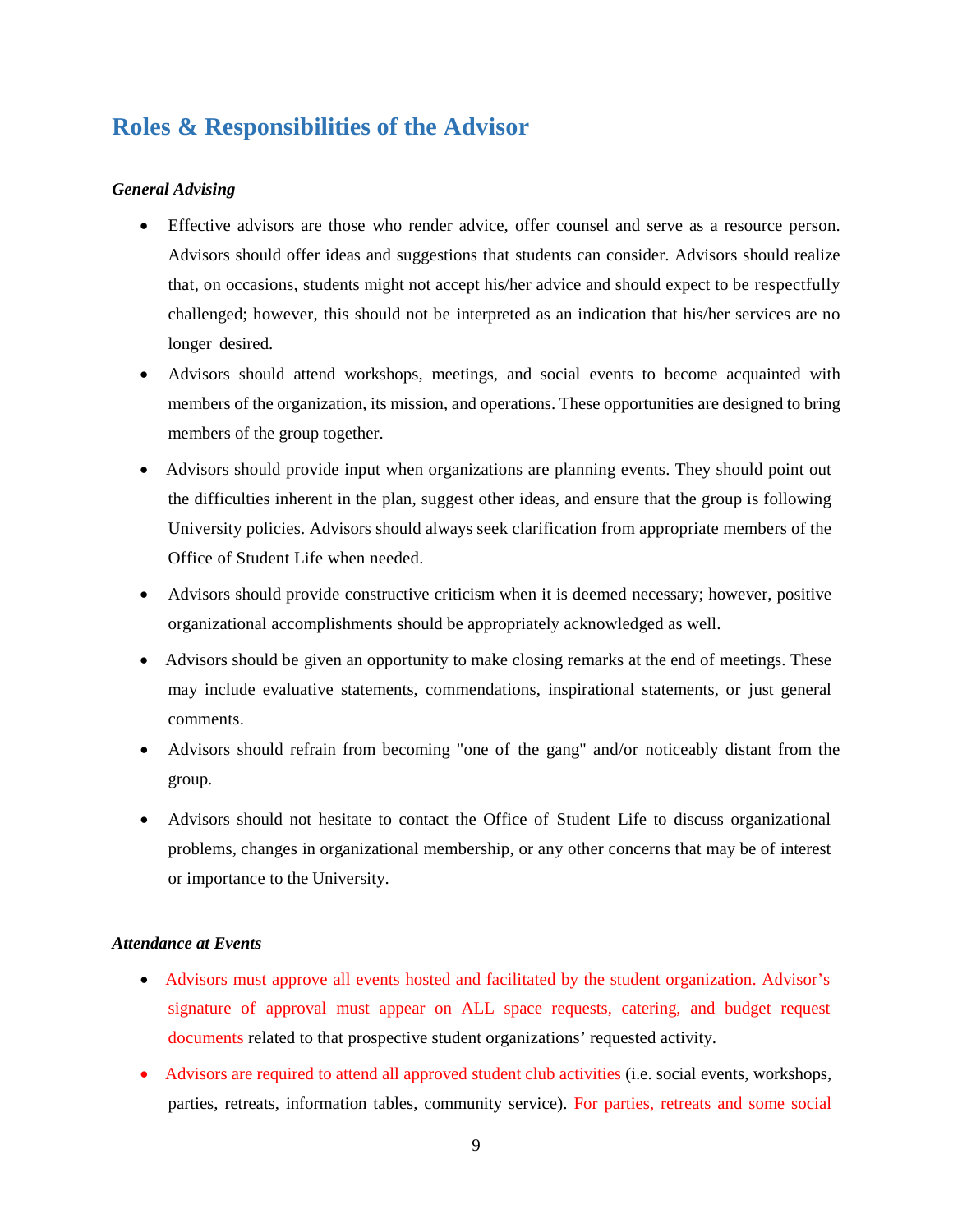events, advisors are expected to attend for the ENTIRE duration of the event.

- If an advisor cannot be present at an approved activity, he/she must submit the Event Substitute Chaperone form to the Office of Student Life. This form must be submitted at least two (2) University business days prior to the date of the approved activity.
- Failure of the advisor or substitute chaperone to attend for the duration of the event, could result in cancellation of that activity by authorized University personnel (i.e. Campus Safety, Dean of Student Life, and/or the Vice President of Student Affairs) and suspension of the student organization for the remainder of the academic year.
- One advisor is required to be present for the entire event duration; however, two to five advisors are suggested for large events (i.e. Parties).
- Advisors are expected to be present at the location of the event when the scheduled building/room is first opened. Before the start of the event, the advisor should familiarize themselves with any equipment being used.
- For events where security personnel have been secured, advisors should meet with members of the security team and discuss their duties. The number of security required at an event is pre-determined by the Director of Public Safety and/or designee.

#### *Withdrawing from Being an Advisor*

- If any time a student organization feels that it would be in the best interest of the organization to recommend a new advisor, it may do so after meeting with the Dean of Student Life to seek mutual understanding. The final decision rests with the Office of Student Life.
- If for any reason an advisor is unable to continue to serve, they must verbally notify the student organization and submit a written resignation to the Dean of Student Life, indicating the reason(s) why they are stepping down and the effective date.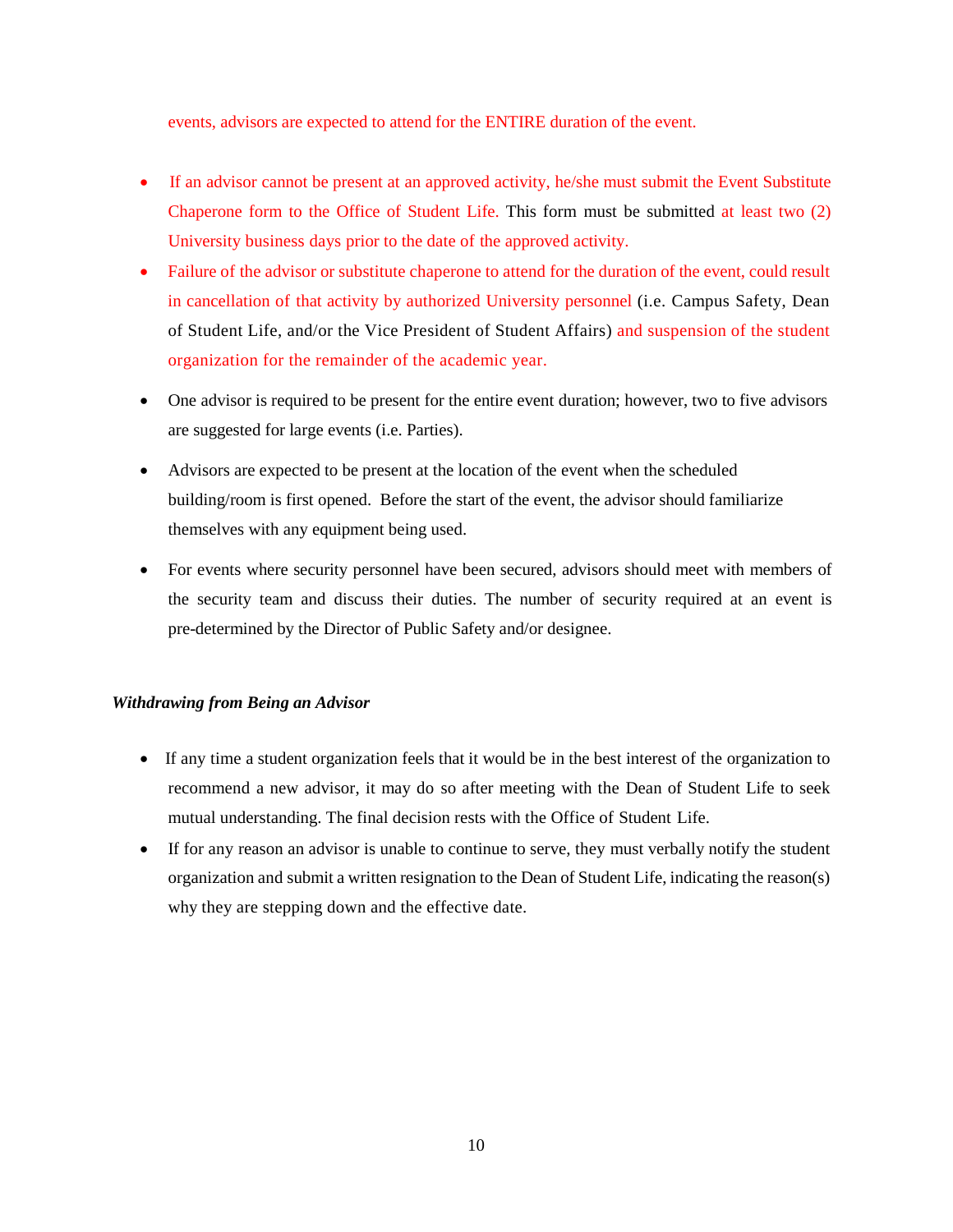## **What the University Expects of Advisors**

The following are provided as basic and rather obvious areas of responsibility. It is assumed that one who accepts the role of advisor:

- Is a current full-time employee of Bowie State University and must retain this status to continue to serve as an official advisor.
- Will not accept an invitation to serve as an advisor (or continue to serve) if he/she is not prepared to fulfill the expectations of such appointment.
- Assumes the advisor's role voluntarily and is expected to uphold the best interest of the university and organization.
- Is interested in the organization and is knowledgeable about its purpose, programs, and constituency.
- Serves as a consultant and a resource to the members of the organization.
- Assists the organization in developing and achieving performance objectives and facilitating programs that will provide educational and leadership experiences for members.
- Understands the financial procedures of the organization and the university.
- Assures that the organization takes reasonable precautions in its activities to ensure that University policies and federal laws are not violated nor the welfare of members are jeopardized.

## **What Student Organizations Expect of Advisors**

The members of student organizations need the services of the advisor. The decisions that must be made and the planning that must be done often require advice from someone with experience. Members will expect the advisor to:

- Know them by name and show interest in them as individuals. Encourage and motivate them.
- Believe in the organization and manifest the enthusiasm necessary to help the organization work towards its potential.
- Understand the organization, be aware of its constitution and assist them in formulating goals, planning activities and programs, and improving their leadership skills.
- Assist them with developing procedures and methods for maintaining an effective organization. Guide the organization in maintaining records, facilitating and managing meetings, adhering to established University financial procedures, as well as, evaluating group projects and individual performance.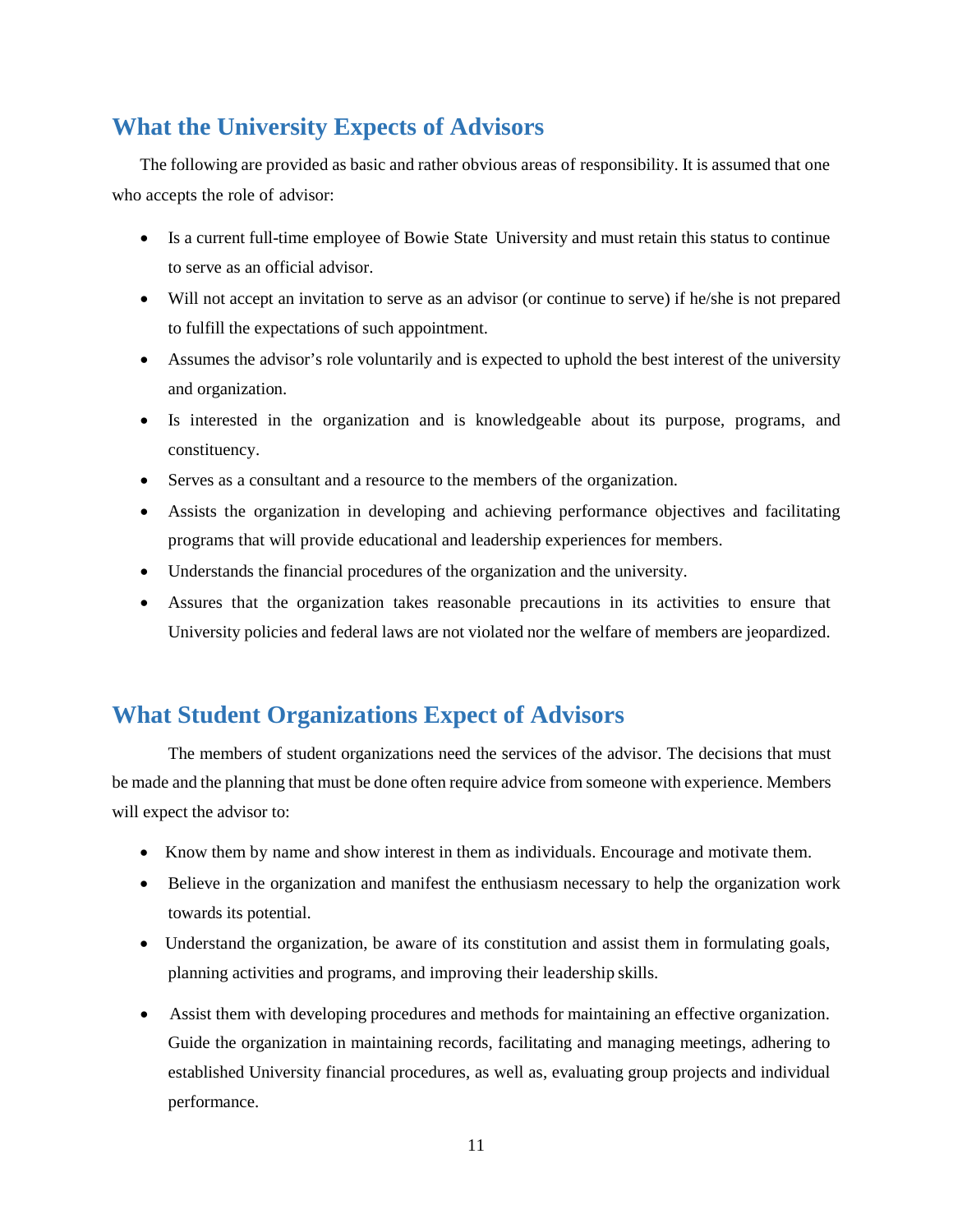- Encourage and support them during challenging situations. Be available when emergencies arise and when necessary, serve as a conflict management mediator.
- Attend/participate in regularly scheduled meetings, programs and activities of the organization to the greatest extent possible. Encourage members to attend these activities as well.
- Sign all space requests, catering requests, and budget request forms and paperwork. The advisor's signature must be on all activity and reservation forms. No activity will be scheduled without prior approval of the advisor.
- Be in attendance for the duration of organizational events, both on and off campus. Arrive 30 minutes before the start of the event to help with set-up, meet with club members, and review event responsibilities.
- Represent the organization in staff/faculty meetings when necessary and serve as the organization's liaison with the university.
- Be aware of resources at the university and within the surrounding community.

## **What Advisors Expect of Student Organizations**

For the advisor to serve effectively, the members must also meet certain expectations. The advisor should expect members to:

- Keep them informed of all organizational activities, meeting times, event locations, and agendas. Provide them with copies of meetings minutes, as well as, any other materials that are sent to the membership.
- Meet regularly with the advisor to discuss all plans, potential problems, and changes in membership.
- Develop and use good records and sound financial procedures. Adhere to all University policies and guidelines.
- Make no commitments for the advisor without his/her consent. An organization must not assume an advisor will attend all events or continue to serve as their advisor unless the advisor has agreed to.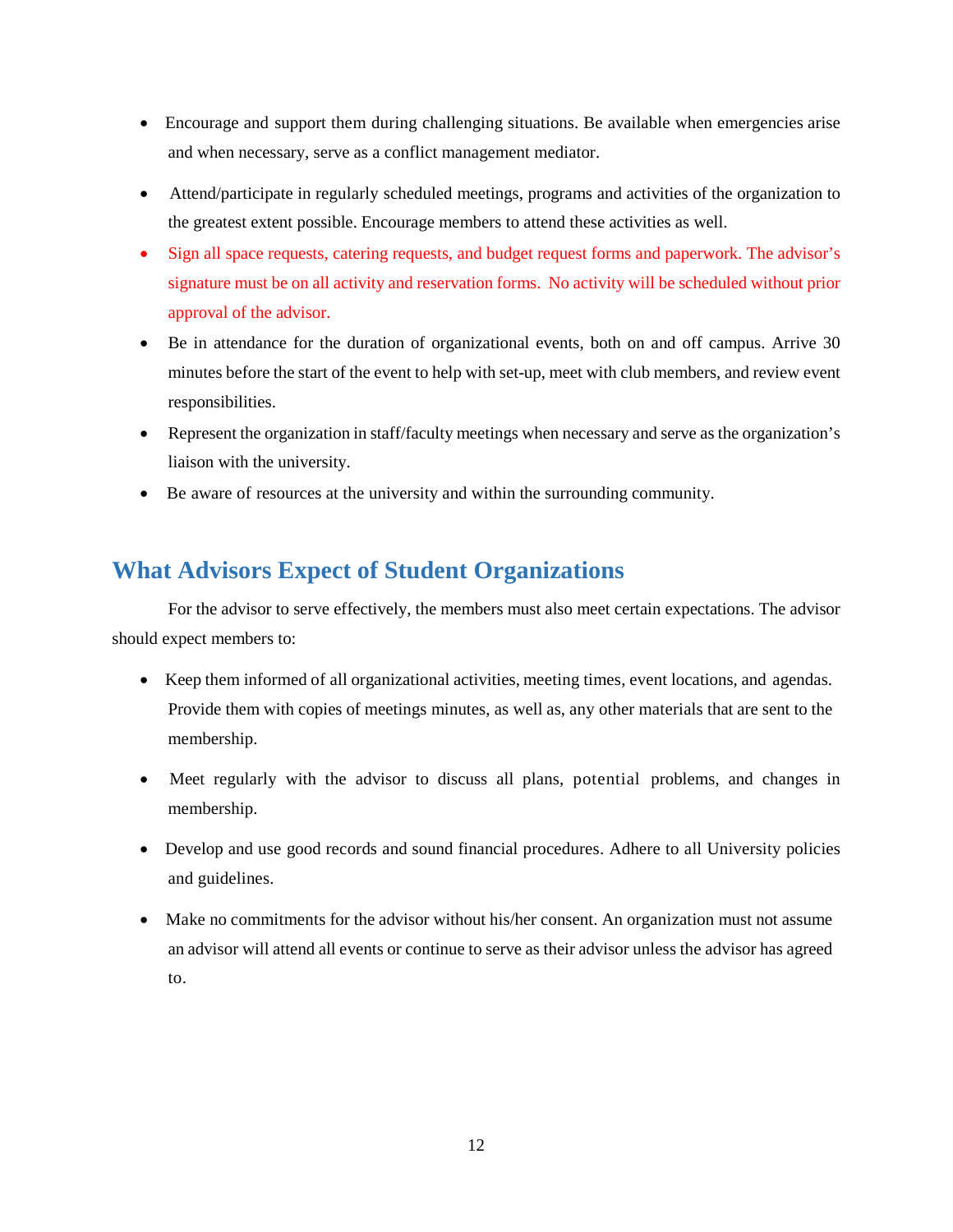## Part Three

## Policies and Procedures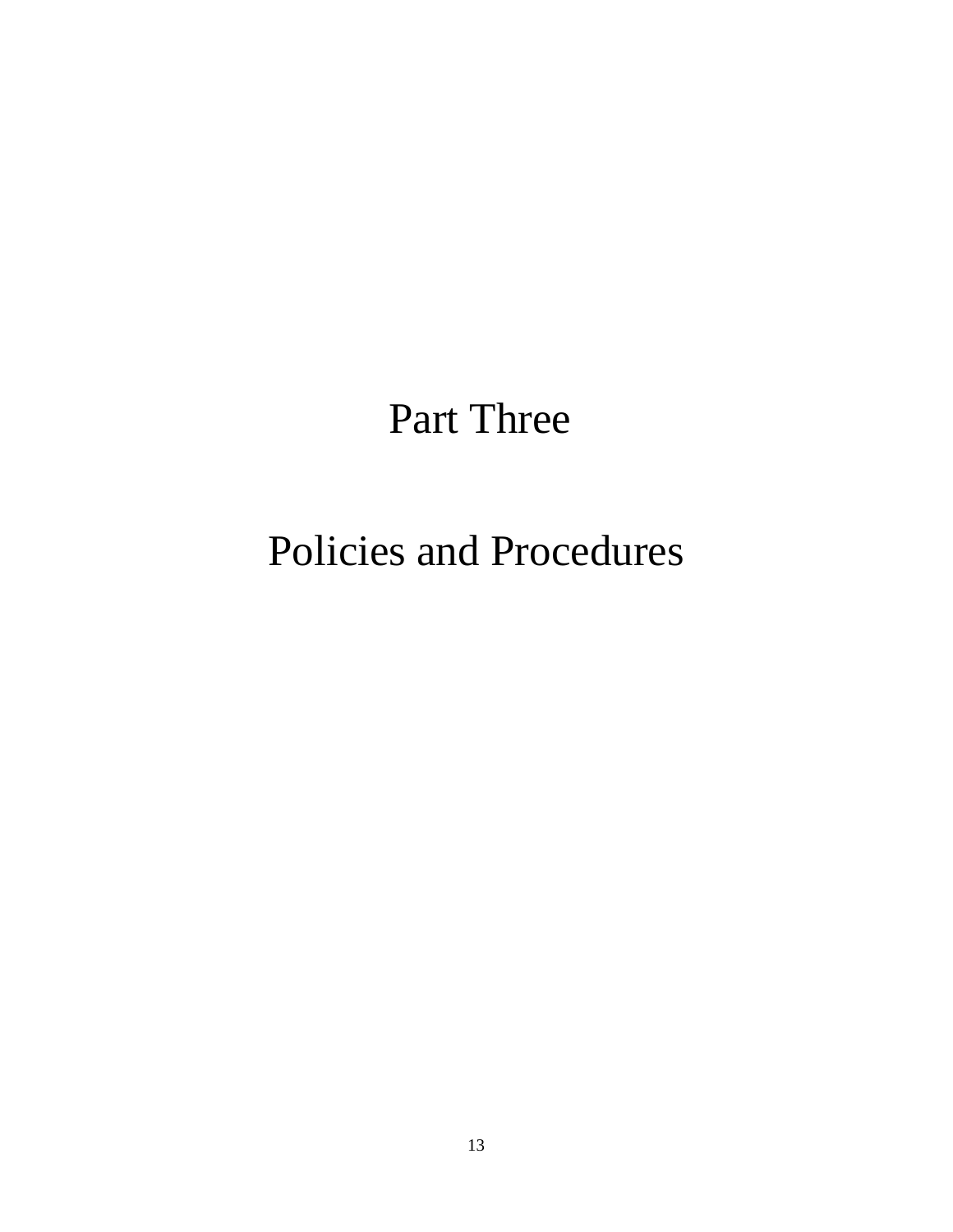## **ADVERTISING**

#### **ORGANIZATION PUBLICITY**

Student organizations are permitted to place promotional materials on bulletin boards on the campus of Bowie State University. Fliers and posters may be hung throughout campus in approved areas only.

- All materials for posting must first be approved and stamped prior to distribution
- An "Approved" stamp is administered by the Student Center only. This stamp is required for all materials to be posted on campus
- Fliers for parties or events may not refer to or promote alcoholic beverages, tobacco products, or drug usage
- Materials of an explicit sexual, demeaning or degrading nature are prohibited
- The sponsoring organization must be clearly indicated on the flier. When withholding the organization's name is a part of the promotional strategy, the Office of Student Life must be informed
- No more than one sign concerning the same event or containing the same information may be posted at any one time on any one bulletin board by a person/organization
- Signs, announcements, bulletins, and any other types of material must not be affixed to trees, pillars, doors, walls, or any other area or surface.
- Fliers and/or posters with adhesive, including but not limited to, duct tape and glue, which may damage surfaces, is prohibited
- Postings not approved by the appropriate University personnel will be removed and discarded immediately (BSU is not responsible for any postings that are removed due to violation of these guidelines)

Please Note: Student organizations that do not adhere to this policy will be subject to the following disciplinary actions:

- $\bullet$  1<sup>st</sup> offense Written warning
- $\bullet$  2<sup>nd</sup> offense Loss of posting privileges
- $\bullet$  3<sup>rd</sup> offense Loss of recognition

#### **POSTING IN RESIDENCE HALLS & DINING AREAS**

Any student organization wishing to advertise in the Residence Halls and/or University Dining Services locations must have posters and fliers approved by the directors of those respective areas. Approved materials must comply with the above guidelines. Materials not approved by the director of these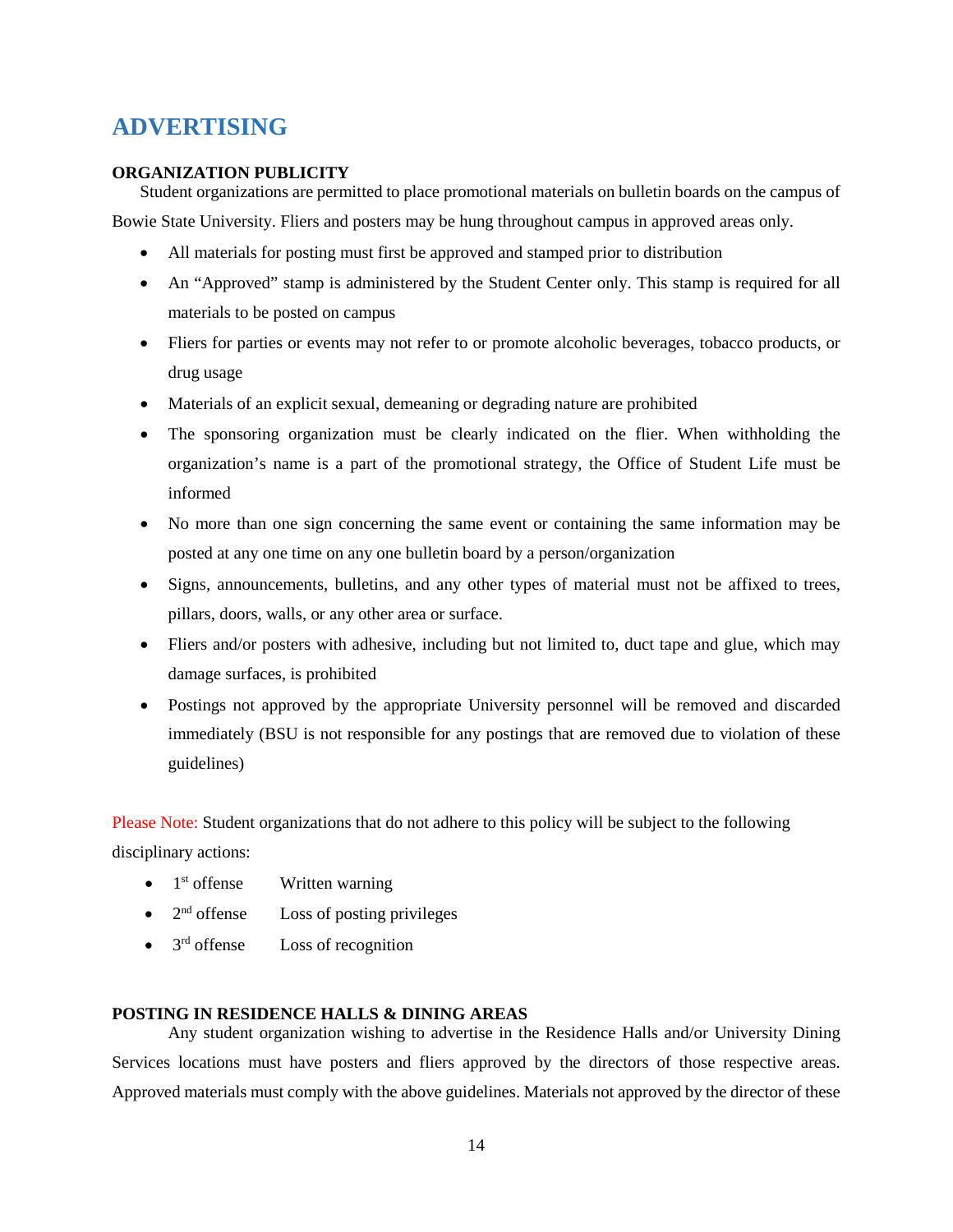areas will be removed. Please remember that the Student Center must stamp fliers to be posted in the Residence Halls and Dining areas.

#### **DISTRIBUTION OF RELIGIOUS AND POLITICAL MATERIALS**

Distribution of religious and political materials by student organizations on the BSU campus is permitted provided that approval has been obtained from the Office of Student Life. However, at no time will the distribution of religious and political material interrupt the academic process.

#### **BANNERS**

Registered student organizations can reserve space on campus to hang banners. Reservations must be approved by the Office of Student Life.

## **NEW OR CHANGE OF OFFICERS DURING THE ACADEMIC YEAR**

When new officers are elected or there is a change mid-year, organizations must complete a new *Organization Officer and Membership Form*, and submit it to the Office of Student Life. If a new officer is selected after the mandatory Student Organization Summit, it is the responsibility of the new officer to thoroughly review this handbook to learn important regulations related to successfully running an organization. New officers are also encouraged to visit the Office of Student Life if there are any questions or concerns, and to work closely with the organization's advisor, who is knowledgeable about the organization and university policies.

#### **OFF CAMPUS ACTIVITIES & PROGRAMS**

Clubs/Organizations must get approval from the Office of Student Life to host an event, program, trip, or attend a conference off campus. All requests are to follow the same process as on campus events.

#### **DUES**

Student organizations are permitted to charge dues from participating members as a requirement for membership in the student organization. All guidelines related to dues must be clearly stated in the organization's constitution.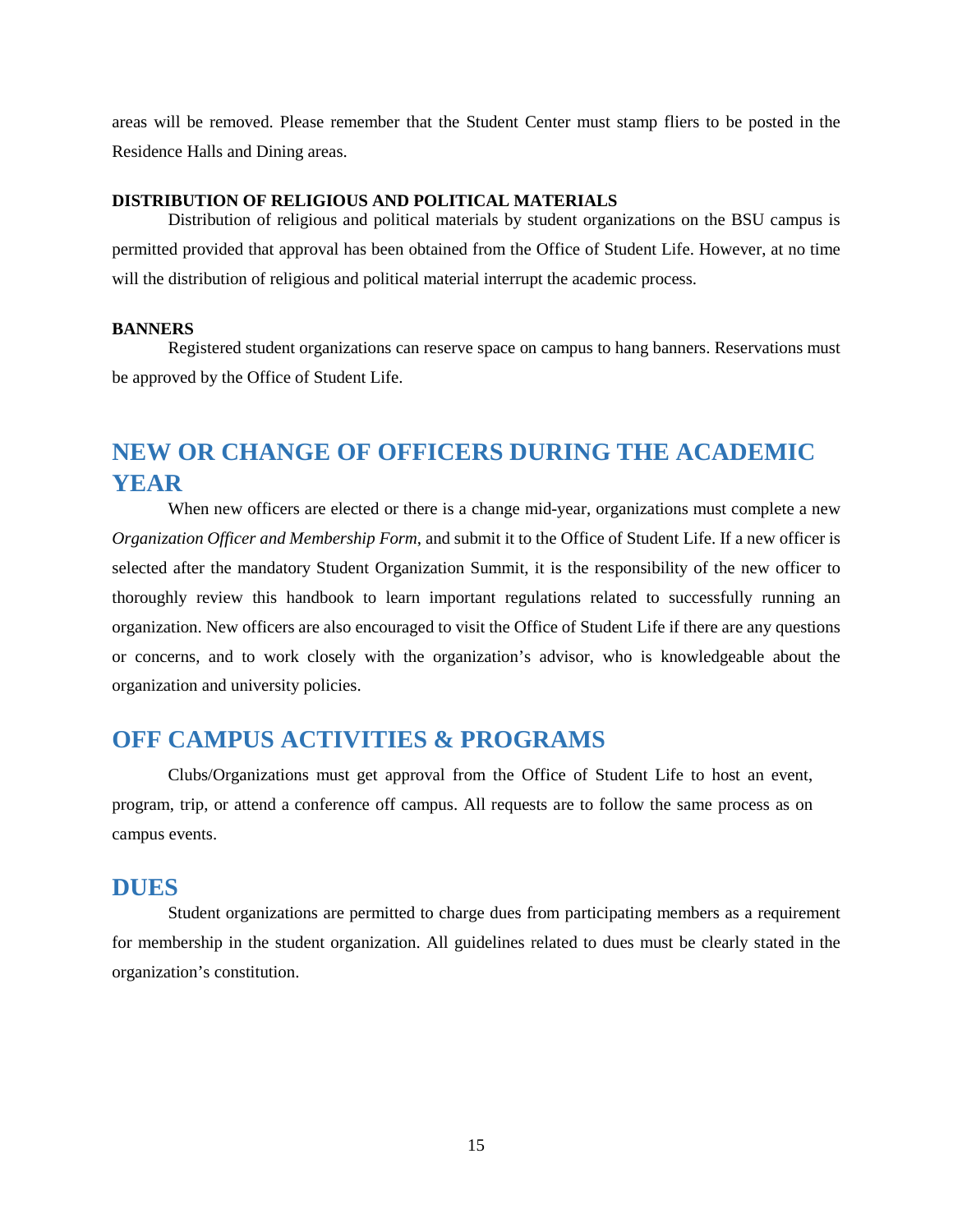## **USE OF THE UNIVERSITY NAME AND LOGO**

The Bowie State University logo and colors may be used by student organizations on promotional materials, provided that the following guidelines are followed:

- The University logo and colors must not be rekeyed, redrawn, re-proportioned or modified in any form
- Individuals should not deviate from the established visual standard by attempting to design their own logo
- Logos and colors must always be in accordance with University guidelines
- The University logo and colors cannot be used in conjunction with the promotion of alcohol, tobacco or drug products
- Detailed guidelines can be found at [https://www.bowiestate.edu/about/news/university-relations](https://www.bowiestate.edu/about/news/university-relations-marketing/identity-standards/)[marketing/identity-standards/](https://www.bowiestate.edu/about/news/university-relations-marketing/identity-standards/)

## **FUNDRAISING & SOLICITATION**

Solicitation shall include any undertaking of an individual or organization, which attempts to promote the sale or use of a particular product or service. The following guidelines apply here at BSU:

- Solicitations by a student organization is permitted but must be conducted totally by a recognized student group. Co-sponsoring with a non-university group is prohibited. Student organizations must contact the Office of Student Life for approval before engaging in fundraising activities
- Soliciting on campus (door-to-door or office to office) may not interfere with normal university operations
- Soliciting in the local communities must be approved by the Office of Student Life
- There shall be no soliciting of funds, prizes, or awards for scholarships, loans, grants, equipment, supplies, or other purposes unless it is approved by and in cooperation with the Office of Student Life
- Solicitation of non-monetary donations such as clothing, toiletries, canned goods, etc. must be authorized by the Office of Student Life
- In all cases of fundraising for charitable reasons, student organizations must submit documentation of proof to the Office of Student Life that the donation(s) was received by the charitable organization
- Solicitation in or on all campus facilities (buildings and grounds) by for-profit corporations, nonprofit organizations, private individuals, or non-resident students is prohibited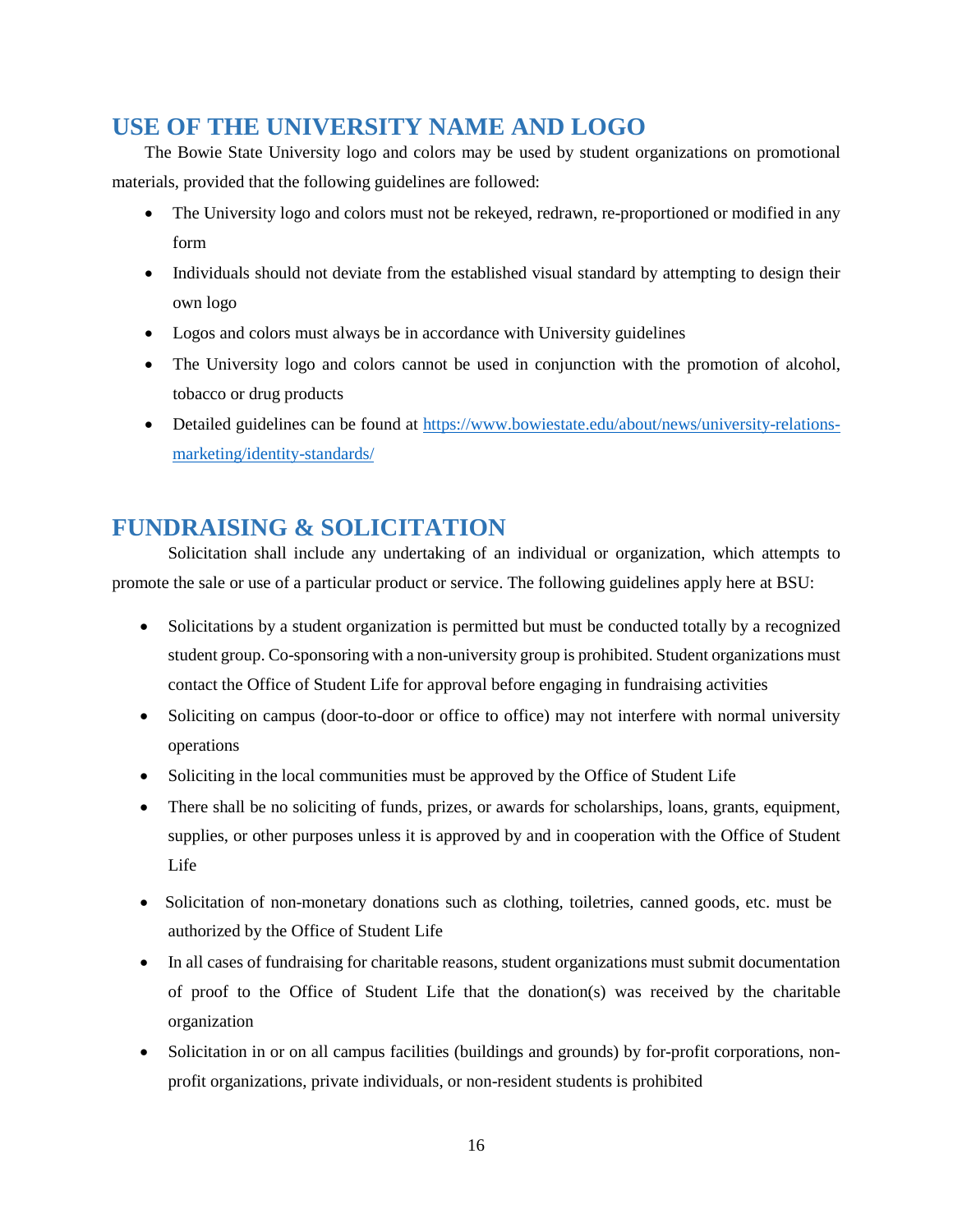- Personal solicitation through campus e-mail list serves is prohibited
- Individuals and organizations wishing to speak publicly or distribute/post literature are prohibited from engaging in the sale of promotion of commercial good or services
- At no time will a student organization be permitted to "front" for off campus persons, vendors and/or organizations that desire to sell, or promote their product on University property or in conjunction with university affiliated functions
- Violations of this Policy: In the case of a violation of these guidelines, individuals or organizations attempting to display or distribute and/or sell unauthorized materials on campus, or use campus facilities for such activity, will have their permission to engage in solicitation revoked, and future requests may be canceled or denied. Solicitors, not affiliated with Bowie State University, will be asked to leave the campus by the University Police and will be subject to appropriate legal action.

#### **ETHICS IN FUNDRAISING & SOLICITATION**

If a student organization makes a commitment to raise funds on behalf of a charitable organization, the organization is obligated to uphold its commitment. When fundraising on behalf of a specific charity, the organization is required to disclose what percentage of the proceeds will be donated to charity and where the rest will be distributed.

#### **RAFFLES FOR FUNDRAISING**

Pursuant to Maryland Code Title 13 Gaming, raffles are associated with non-charitable organizations. Since student organizations are considered to be charitable organizations, the Office of Student Life encourages organizations to find alternative means of raising funds. The Office of Student Life may permit a student organization to sponsor a raffle under special circumstances. However, approval from the Office of Student Life will be required and only granted on a case-by-case basis.

#### **CONTESTS FOR FUNDRAISING**

Student organizations wishing to raise funds are permitted to do so (without a license) as long as a skill component is incorporated to increase a person's chances of winning. The University considers this practice a 'contest' rather than a raffle. Examples of approved activities include: guessing the correct number of jelly beans, scoring the most points in a game, or having the most audience votes.

#### **PRIZES FOR FUNDRAISING**

In many cases, students winning prizes may incur tax obligations. Student organizations wishing to purchase prizes, gift cards, etc., must gain approval from the Office of Student Life. Upon receiving such prizes, the winner may be required to provide personal information, which may be reported to the IRS.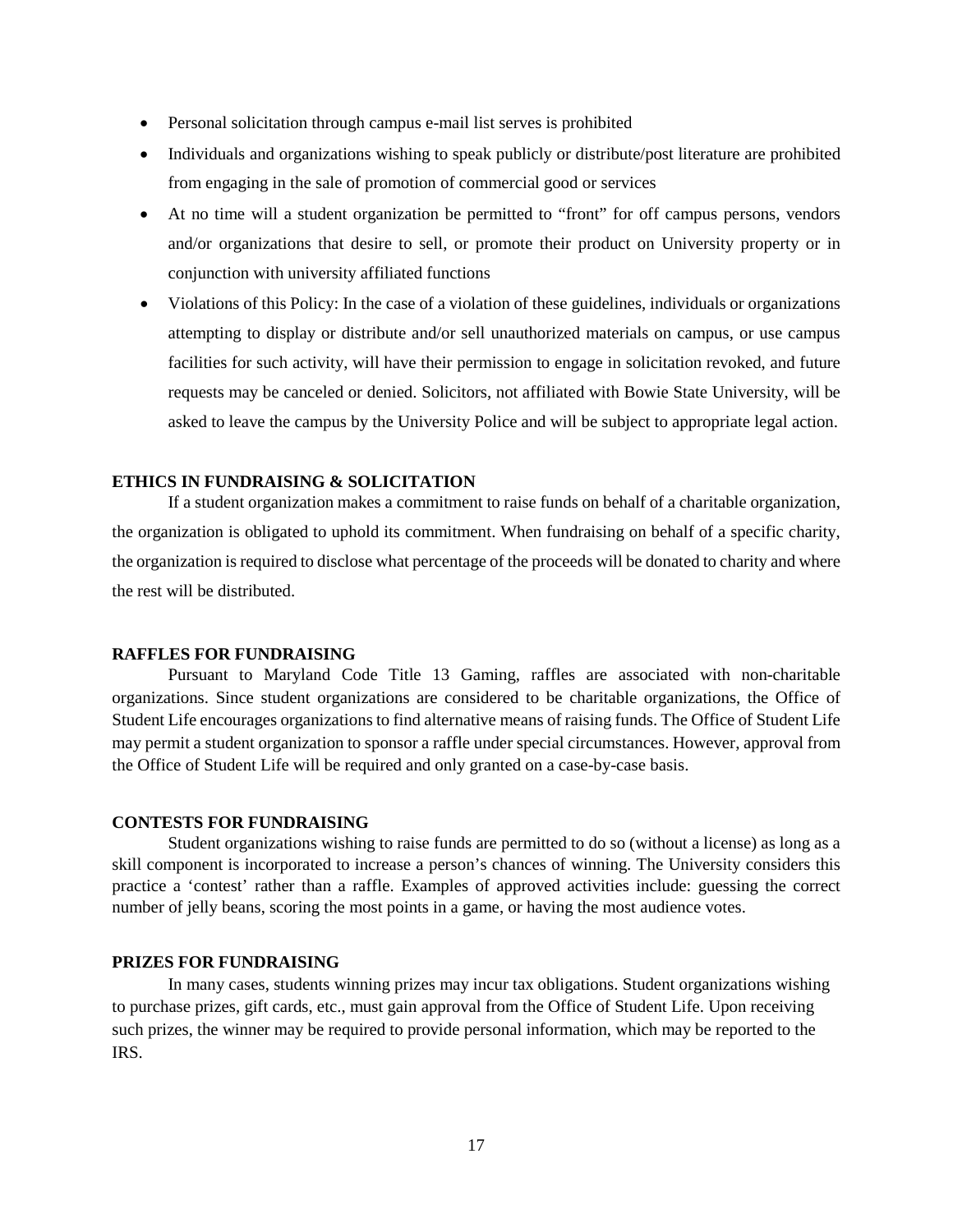#### **GIFTS IN KIND FOR FUNDRAISING**

Student organizations are permitted to receive donated gifts (separate from cash donations) from non-University organizations. This is a great way to solicit companies or organizations to donate items to be raffled off, used as prizes, etc. However, approval must be granted from the Office of Student Life.

#### **UNIVERSITY BOOKSTORE**

In order to avoid direct competition with the University Bookstore, student organizations are not permitted to sell books or paraphernalia already being sold in the bookstore.

#### **ORGANIZATION WEBSITE**

Student organizations are encouraged to create websites that highlight the overall purpose, meaning and mission of their organization. Interested organizations should notify the Office of Student Life as soon as the website is finished. Upon approval, the Office of Student Life will link your website to the Clubs and Organizations main page found at [https://www.bowiestate.edu/campus-life/office-of-student](https://www.bowiestate.edu/campus-life/office-of-student-life/clubs-and-organizations/)[life/clubs-and-organizations/.](https://www.bowiestate.edu/campus-life/office-of-student-life/clubs-and-organizations/)

- Organizations are responsible for the consistent maintenance of their website. All sites should be updated on a regular basis.
- The Office of student Life reserves the right to reject and remove any website not suitable for public viewing.
- Websites that violate university policy, local, state, and federal statutes, or deemed inappropriate, or offensive to the university community are prohibited
- Announcements about APPROVED parties or events may not refer to or promote alcoholic beverages, tobacco products, or drug usage
- Websites and/or artwork (graphics) of an explicit sexual nature are prohibited as well as information, which may be viewed as demeaning or degrading to a person or group of persons
- Use of the website for solicitation or the sale of items is prohibited

#### **SOCIAL MEDIA NETWORKS**

Student organizations are encouraged to use social networks such as Facebook, Twitter, YouTube, Instagram, etc., to promote their events and programs. In doing so, student organizations should create accounts under the name and likeness of their respective organizations. At no time will organizations be permitted to use social networks in a way deemed derogatory to any on-campus or off-campus entity. Additionally:

- Messages that violate university policy, local, state and federal statutes are prohibited
- Messages of explicit sexual nature are prohibited as well as information, which may be viewed as demeaning or degrading to a person or group of persons are prohibited
- Use of the network for the solicitation or sale of items is prohibited
- Announcements about APPROVED parties or events may not refer to or promote alcoholic beverages, tobacco products, or drug usage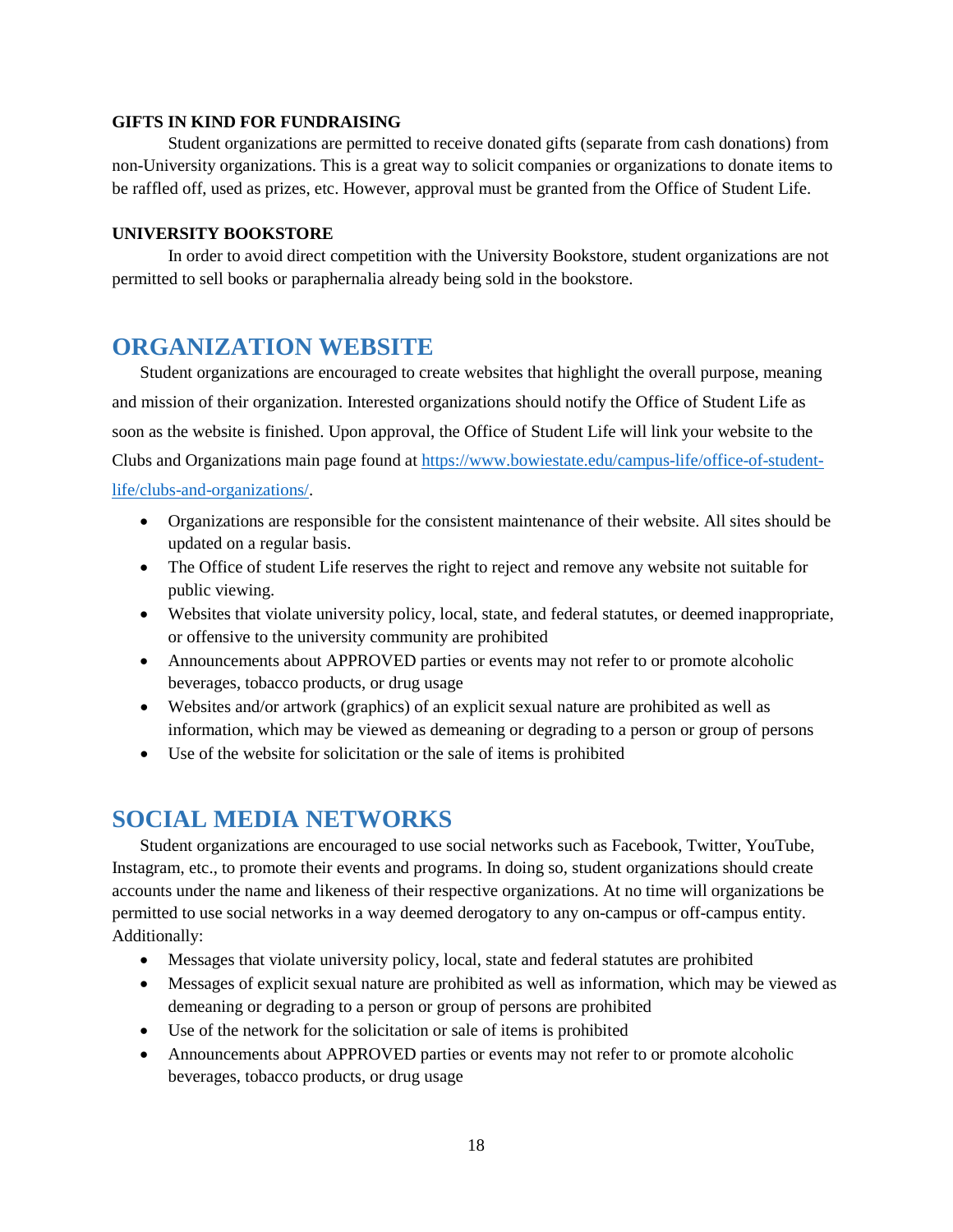The above guidelines apply to student organizations collectively and individually. This means the organization will be held responsible for violations committed by individual members of the organization.

#### **MEDIA OUTLETS**

Bowie State University requires that all contact with media be arranged through the University Relations and Marketing (URM). URM will work with your organization to effectively attract and work with the media.

#### **MONTHLY REPORTS**

All student organizations are required to submit a monthly report. Reports are due the first Monday of every month by 4:00pm. Reports must be submitted electronically by completing the Club and Organization Monthly Report form, which can be found on the Clubs and Organizations website [\(https://www.bowiestate.edu/campus-life/office-of-student-life/clubs-and-organizations/\)](https://www.bowiestate.edu/campus-life/office-of-student-life/clubs-and-organizations/).

### **SPACE REQUESTS**

Conference Services has streamlined the room reservation process to make it easier to request the space you need. The reserve a room the Conference Services only accept online reservation requests from members of the Bowie State University campus community (i.e., faculty, staff, and registered student clubs/organizations) using a Bowie State University email address. The online reservation request can be found on the Conference Services website at [https://www.bowiestate.edu/campus-life/student](https://www.bowiestate.edu/campus-life/student-center/conference-services/)[center/conference-services/.](https://www.bowiestate.edu/campus-life/student-center/conference-services/)

### **CATERING REQUESTS**

All catering needs are provided by Thompson's Hospitality. Any alternative catering needs Thompson Hospitality must approve and a signed waiver will be needed for alternative catering needs. This also applies to bake sales and the sale of any food products. Waivers can be obtained in the Bulldog Card Office located in the Student Center 1st floor room 1025.

Please note the following:

- Food cannot be left out more than 2 hours (State Mandate Title 10 DEPARTMENT OF HEALTH AND MENTAL HYGIENE Subtitle 15 FOOD Chapter 03)
- Club and Organization will be held responsible for catering charges if event is cancelled and special food and/or equipment was requested. Charges for any cancellations are at the sole discretion of Thompson Catering.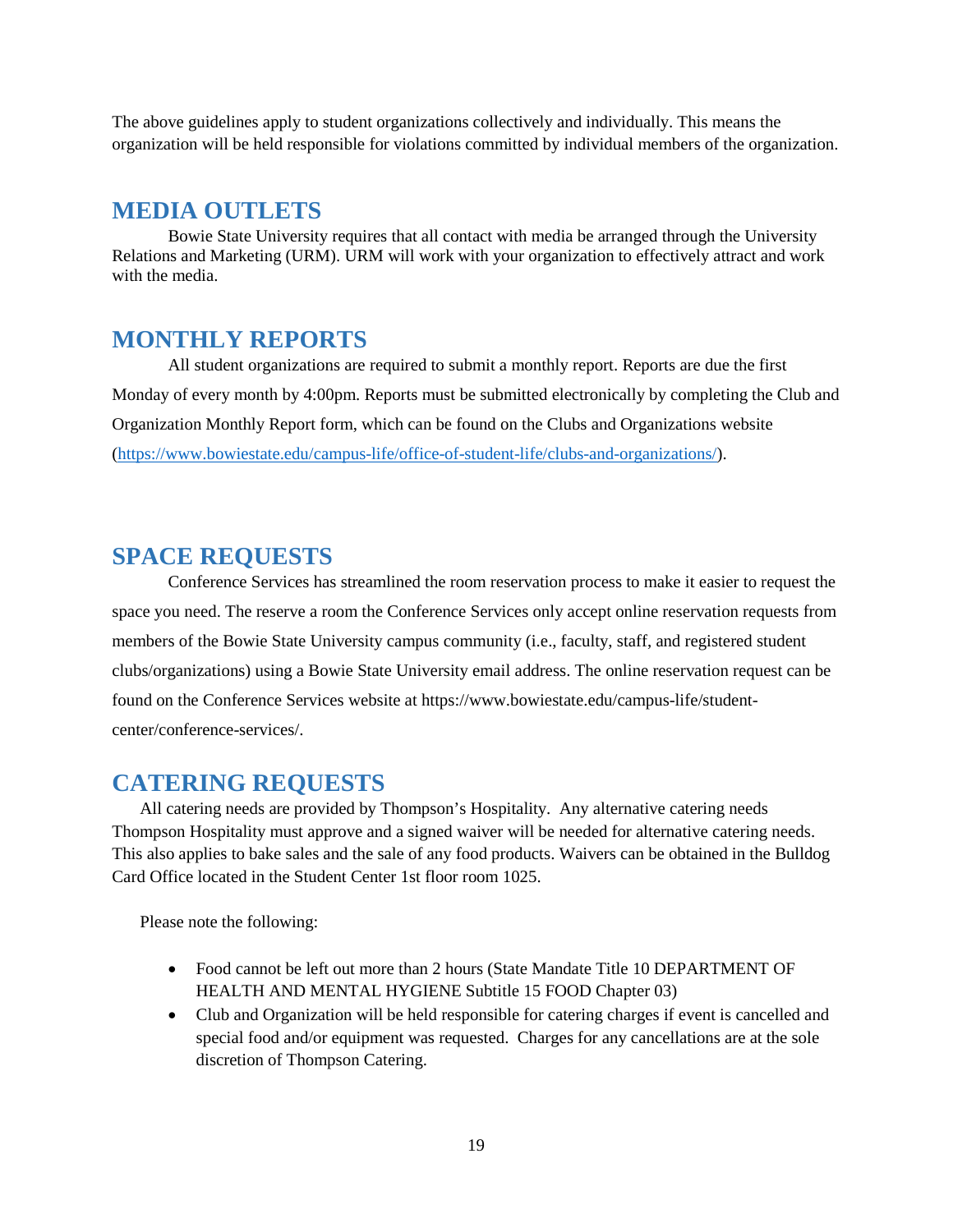## **FINANCIAL REQUESTS**

All financial request must follow the Student Government Association processes first. Once the financial request is approved, your purchasing process will begin.

When the financial request has been approved by SGA, the following must be attached to begin the purchasing process.

- Approved complete financial Request Packet
- Official quote
- If contract is needed, Student Life will contact organization requestor once financial request is approved by SGA

## **VENDOR REQUESTS & PURCHASES**

Order from Office of Student Life preferred vendor list. All quotes obtained must be directly issued by the company.

All quotes must obtain the following:

- Official Company Name
- Company Address and Contact Information
- Quote Number
- Billed to and Shipped to must be to Bowie State University (Office of Student Life)

For vendors requiring contracts.

- Students cannot sign contracts representing Bowie State University. If applicable contracts must be signed prior to a purchase order being issued.
- Contracts over \$5000 take 10 business days to process.
- Contracts under \$5000 take 3 days to process.
- For purchasing.

All purchasing requires a purchase order to complete the order. A purchase order has a 3 step system approval process. Purchase Orders reflect the items and pricing of the submitted quote.

Purchase Order processes:

- 1. Enter requisition (information on quote)
- 2. Division Approval
- 3. Procurement turns requisition into a Purchase Order

All goods shipped must be received by the warehouse. The warehouse ensures the items are properly received and the items are accurate according to the Purchase Order. If the warehouse does not receive the purchased goods, the vendor will not receive payment until order is verified by the warehouse receiver.

Please be advised: Nothing in this document shall prohibit the president of the university or her designee from taking immediate emergency action concerning all organizations whenever the interest and public image of the university is at stake. In addition, individual members of organizations are subject to all judicial policies relating to student misconduct.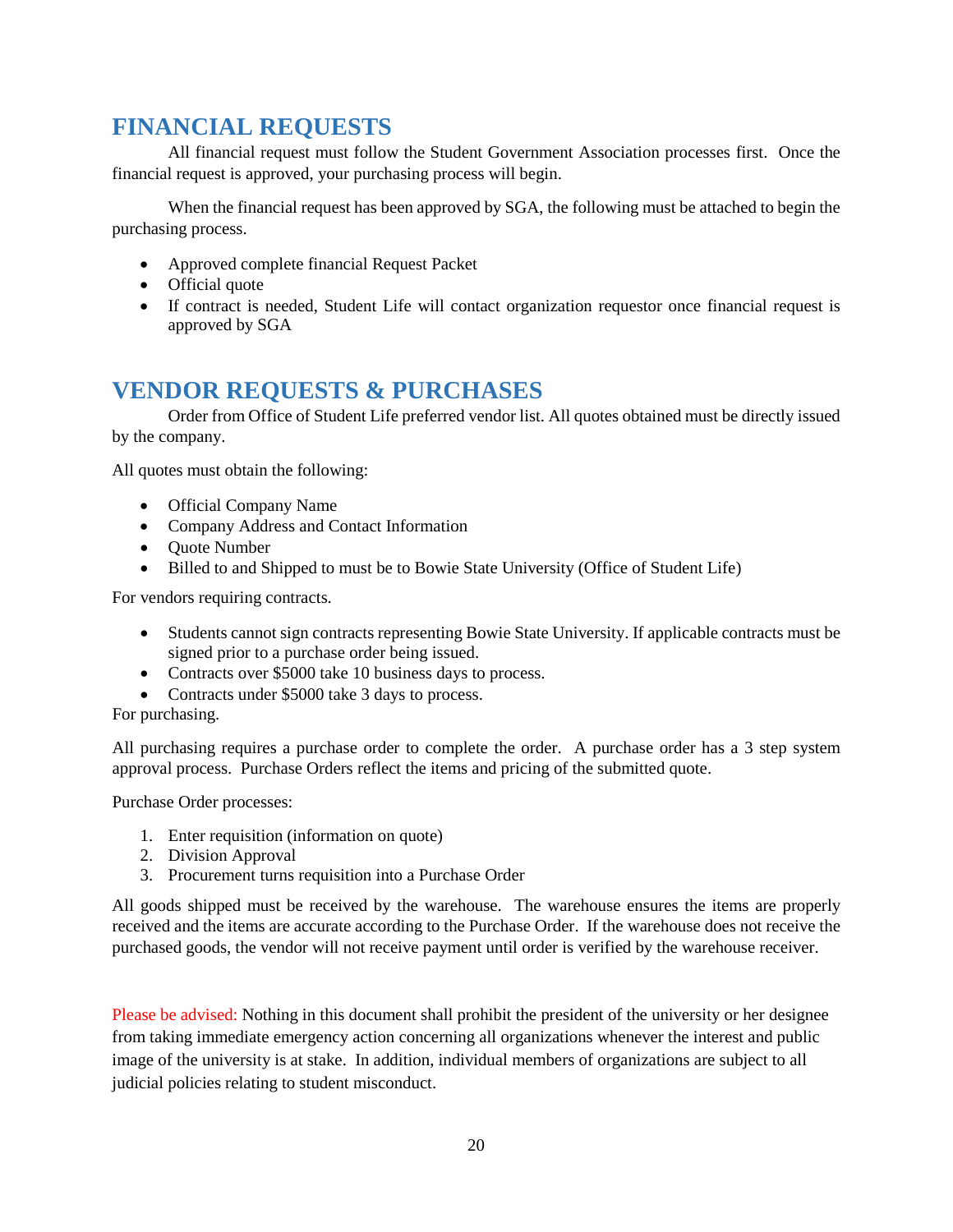Part Four

## Additional Tools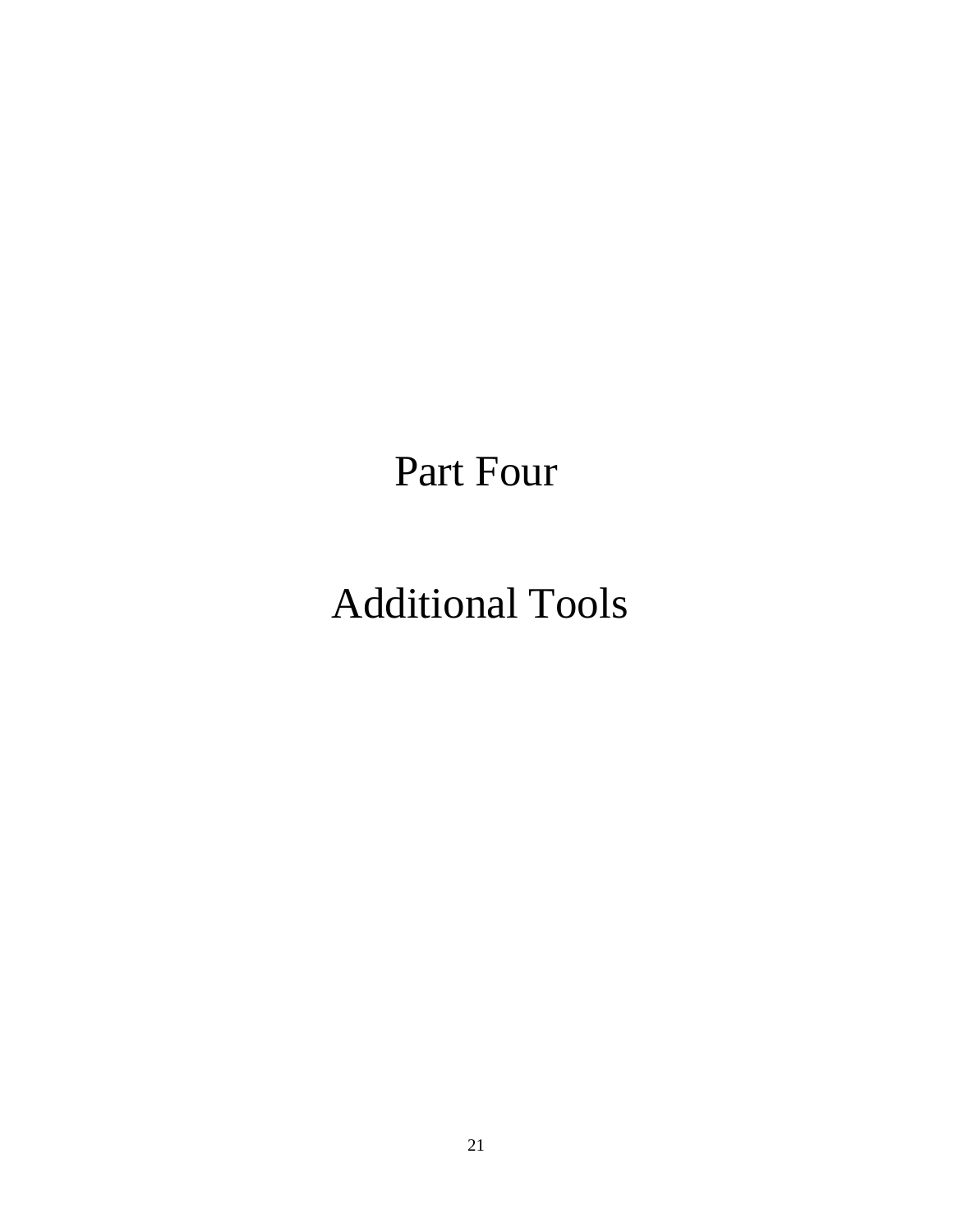#### **Keeping Your Members**

It is the job of the president of an organization to be aware of member's needs, feelings and interests. People join groups for a host of reasons, including a sense of belonging, creative outlets for their talents, experience in planning and programming, and service to the community to name a few. If the group's leader is aware of the member's interests, he or she can direct their talents to tasks of the organization that are most rewarding for them. The president must not be afraid to trust members with organizational responsibilities.

Responsibility must be delegated. A president cannot run an organization alone. Committee members have the energy to keep the organization moving forward, therefore, their talents and ideas must be trusted and respected. To keep members motivated, keep the following ideas in mind:

- Delegate committee tasks according to each member's interests and enthusiasm.
- Be honest. Tell each individual what's expected of him or her. If you need to offer criticism to anyone, do it privately, and be sensitive so as not to embarrass anyone.
- Be sure that you offer praise when a job is done correctly, timely, and creatively, etc.
- If you've made a mistake, admit your error. Ask for advice. Your frankness will reflect a positive leadership attitude.
- Reward good work. Praise, when used genuinely, will encourage performance. Throw an appreciation party for your members after you've sponsored a successful event.
- When assigning tasks, try to equalize the work-load among members. Ask everyone to take turns doing less popular jobs such as set-up and clean-up.
- If you've lost some members, try sending an update about what's going on and what needs to be planned. Invite everyone to your next meeting. You might plan to serve refreshments or whatever you deemappropriate.
- If you need some members with specific talents such as advertising, budgeting, writing, and graphic design, advertise your membership openings in appropriate departments such as Business, English, and VCDMA.
- When trying to tell others about your organization, it is to your advantage to have complete and accurate facts so they will not be disappointed after joining. The easiest way to do this is to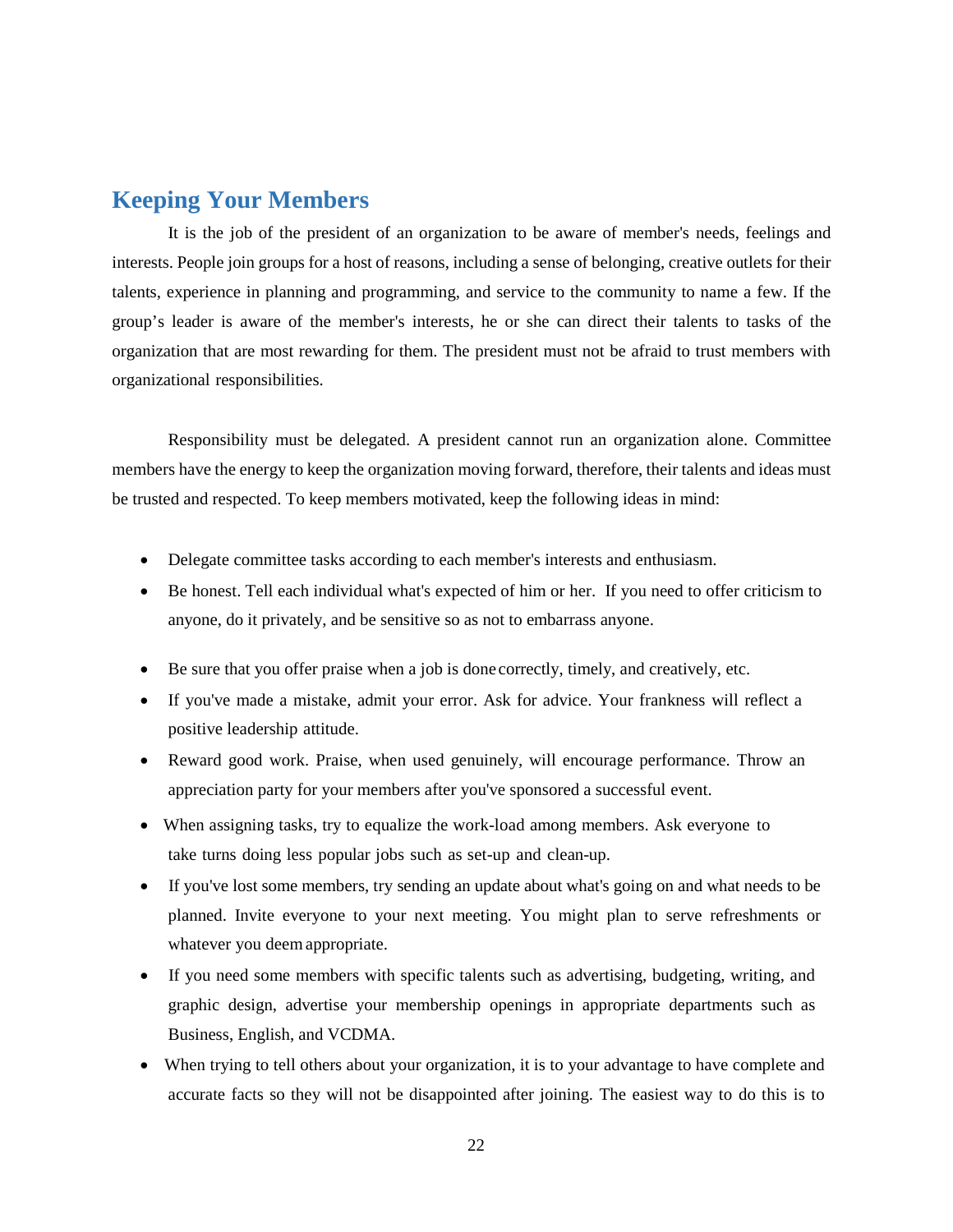compile an Organizational Profile or Organization Fact Sheet, and give a copy of the information to everyone who will be recruiting for the organization. The answers to the questions should be as accurate as possible, so you may want to check your constitution and by-laws for consistency.

#### **Clues on Being an Effective Group Member**

Discussing problems is sometimes difficult. Emotions often become involved to such a degree that our attitudes become biased. Wise group decisions are important, but are difficult to make.

Some studies of group behavior suggest the following for effective group leadership and productive membership:

- Speak your mind freely, but always be polite and respectful of others. The monthly meeting is your chance for you to say what you think.
- Say it! Don't fight over the ownership of ideas.
- Once you have given your idea to the group it becomes group property. Don't argue for it, just because it's yours.
- Listen thoughtfully and critically to others. Try hard to get other views.
- Don't accept ideas which seem unsound, but remember to respect different points of view.
- Don't monopolize the discussion. Make your point in a few words and then pass the ball to someone else.
- Don't let the discussion get away from you. If you don't understand where it is going; say so.
- Take part in friendly disagreement. When you are on the other side of the fence, say so and tell why. But do it in a friendly way.